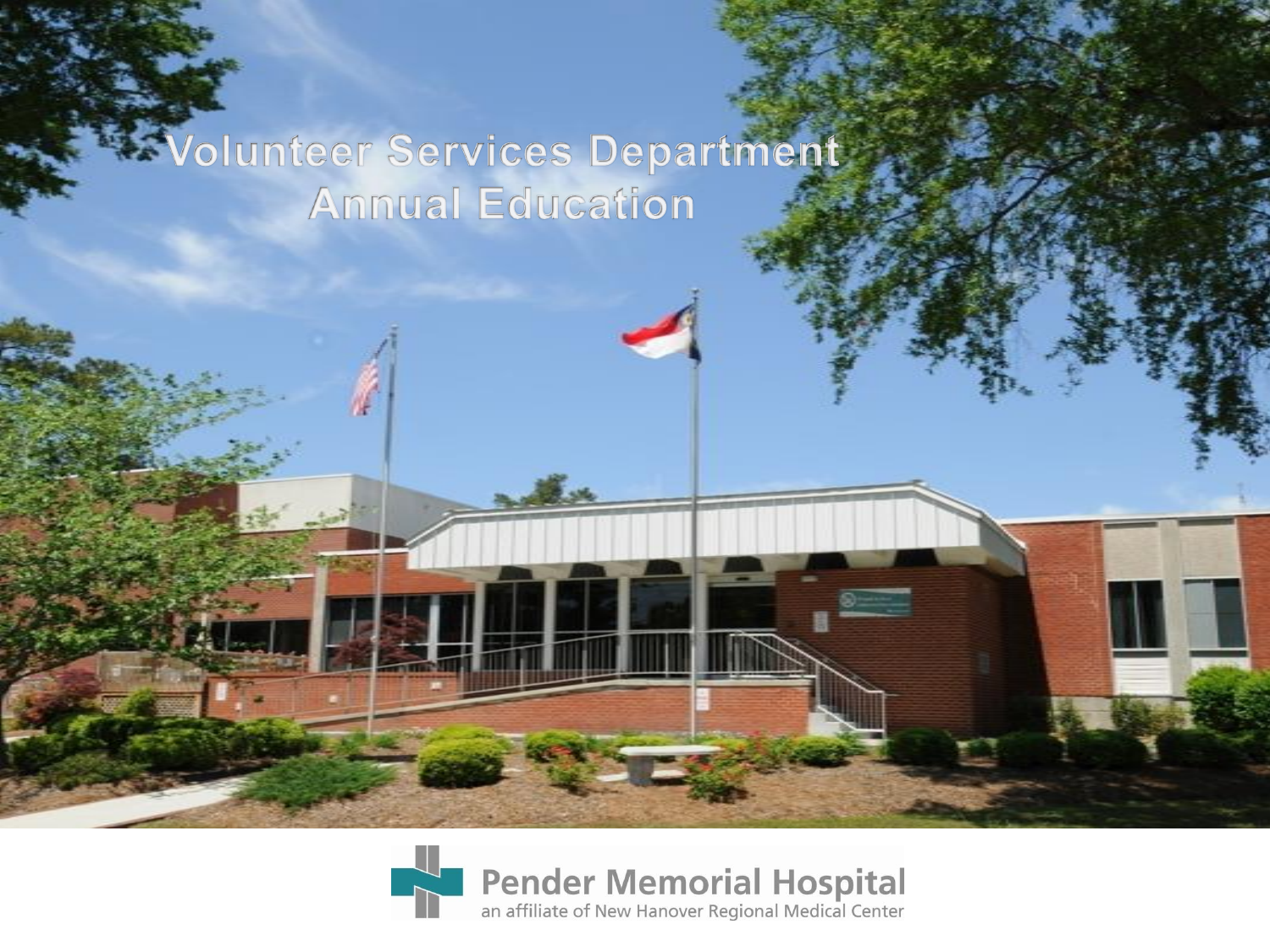# **Thank You for volunteering!**

*We are so fortunate that you have chosen to donate your time and talents to Pender Memorial Hospital. Every*  volunteer makes such a difference in our organization every day. Whether you volunteer in the gift shop, patient *care areas or greet visitors in our lobby, you leave a wonderful impression on our patients, residents, visitors and staff.* 

*The wealth of knowledge that you bring to our organization is immeasurable and the services provided by you help the hospital function more smoothly. Every time you arrive at your volunteer assignment, you have again made a choice to help someone.*

*I may not be able to thank each one of you individually on a daily basis but please know you are appreciated every day. Thank you for completing your annual education and staying up to date on the hospital's policies and procedures.* 

> *Tracy Register Coordinator of Volunteer Services & Gift Shop*

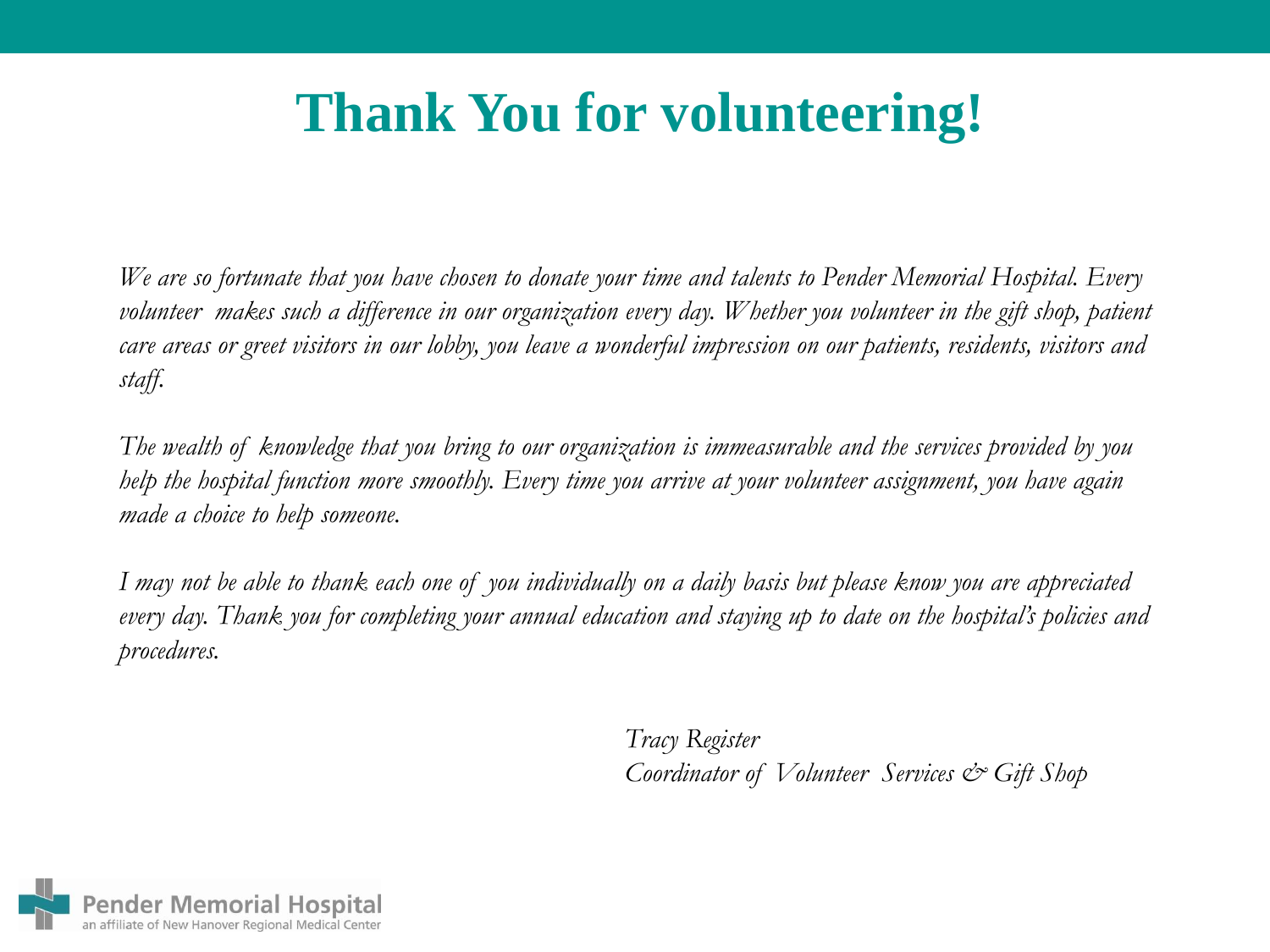# **About Our Hospital**

Pender Memorial Hospital is a critical access hospital with a skilled nursing facility. We operate 25 acute and swing (short-term) rehab beds and 43 skilled nursing beds.The hospital opened in 1951. It became an affiliate of NHRMC in July 1999 when Pender Memorial Hospital officials signed a longterm operating agreement with New Hanover Regional Medical Center. The hospital is owned by Pender County.

### **VISION**

Pender Memorial Hospital will be recognized as a progressive community hospital whose foundation is a culture of continuous learning and a passion for serving others.

### **MISSION**

Pender Memorial Hospital provides quality primary healthcare to the citizens of Pender County and surrounding communities.

#### **VALUES**

Respect Accountability **Integrity Excellence Compassion** Accountability **Safety** Pride

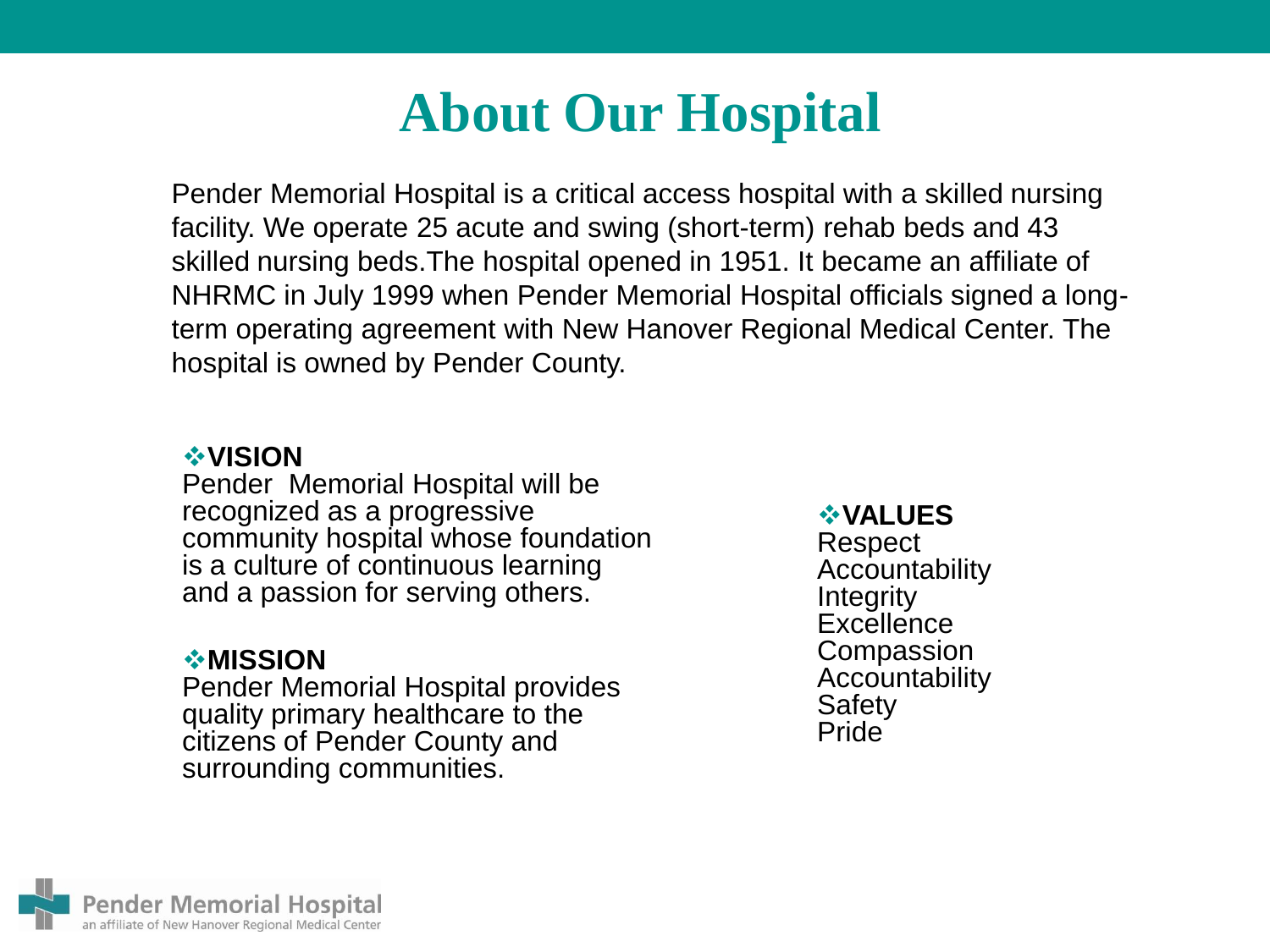# About Our Hospital (continued)

### **MEDICAL SERVICES**

### $\div$  DIAGNOSTIC SERVICE

 Are provided for our inpatients, outpatients and Skilled Nursing residents. The radiologists and pathologists at Pender Memorial are also members of the same respective physician groups at New Hanover Regional Medical Center and the NHRMC Orthopedic Hospital.

### **EMERGENCY SERVICES**

 Are provided 24-hours-a-day. The physicians that staff the emergency department are also members of the same respective physician groups at New Hanover Regional Medical Center and the NHRMC Orthopedic Hospital.

#### **HEALTH & DIAGNOSTICS**

 Located in Rocky Point, offers comprehensive imaging services (CT, Digital Mammo, Ultrasound, X-Ray, Bone Density, and Echocardiography) as well as fullscale rehabilitation therapies.

#### $\div$  HOME CARE

 Provides in-home skilled nursing services, rehabilitation services, medical social services and certified nursing assistant services. The agency is able to provide care to patients within a 60-mile radius of the hospital, including Pender, New Hanover, Duplin, Brunswick, Bladen, Onslow, Sampson and Columbus counties.

#### $\cdot$  **INPATIENT MEDICAL UNIT**

 $\cdot$  Is a 25-bed nursing unit dedicated to the inpatient care and short-term rehabilitation of patients being treated with surgery or medical conditions.

Pender Memorial Hospital an affiliate of New Hanover Regional Medical Center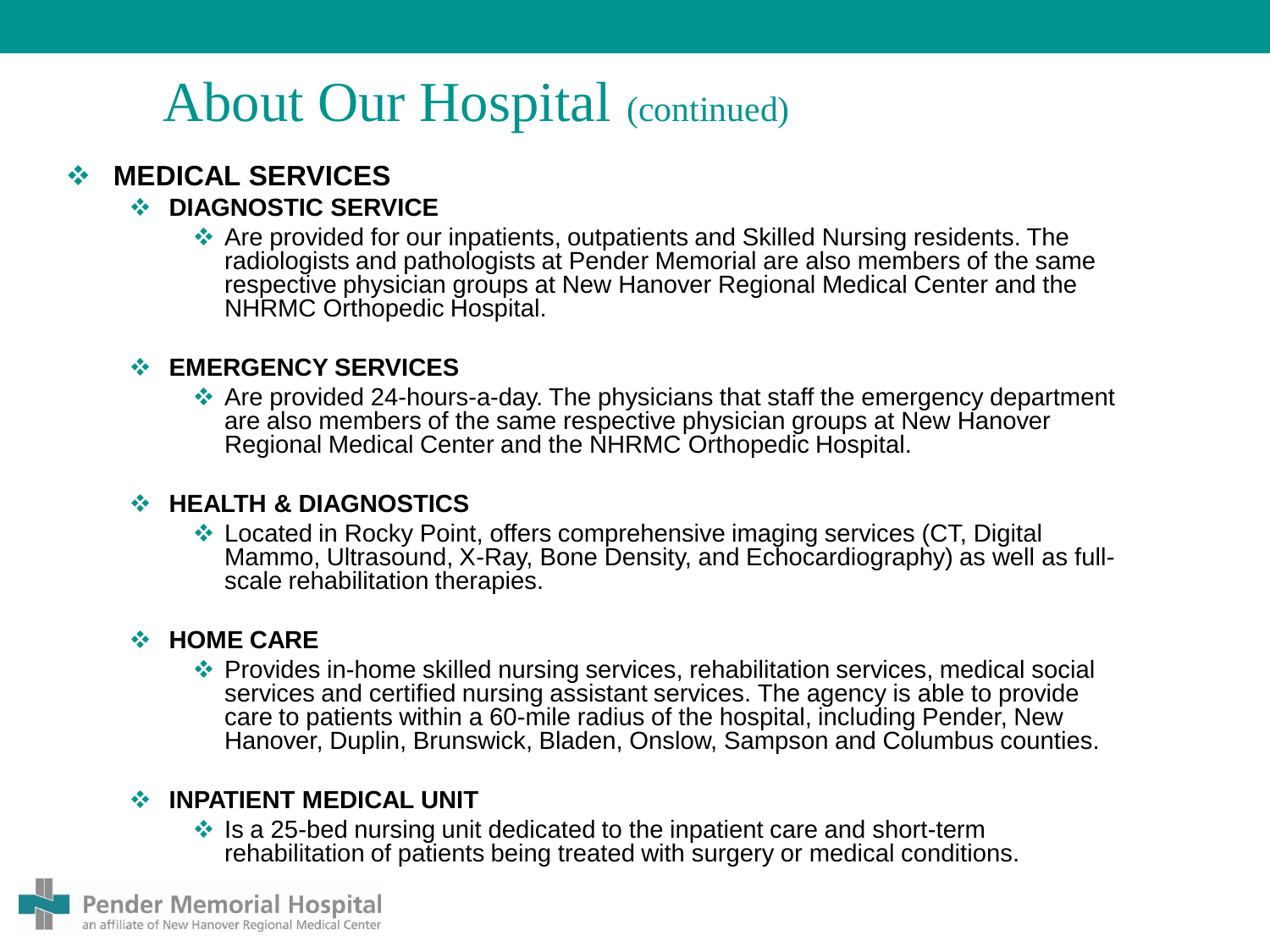# About Our Hospital (continued)

### *<b>REHABILITATION SERVICES*

 including Physical, Occupational and Speech Therapy, are available for inpatients, outpatients, Skilled Nursing residents and Home Health patients.

### *<b>RESPIRATORY THERAPY*

• is available 24 hours a day providing oxygen administration, holter monitors, tracheostomy care and aersol medication for inpatients at Pender Memorial Hospital. Outpatient sérvices include arterial blood gas, electrocardiogram and pulmonary function tests.

### **SKILLED NURSING SERVICES**

 are offered for acute hospital care, short-term rehabilitation and long-term care. The Skilled Nursing Facility is located on the second floor of the hospital and can accommodate up to 43 residents. The staff personalizes care for the patients and residents to make sure their physical, social, emotional and rehabilitation needs are met.

#### **SWING BED UNIT**

 $\cdot$  is available for those who need short term-rehabilitation after being hospitalized.

### $\div$  **SLEEP LAB**

### **SURGICAL SERVICES AND ENDOSCOPY**

• are available at PMH for both inpatients and outpatients in a beautiful Surgery Center. Surgeons based in Pender County, as well as specialists from surrounding communities, perform a variety of general surgery, endoscopy, gynecological, urology, podiatry and ophthalmological procedures.

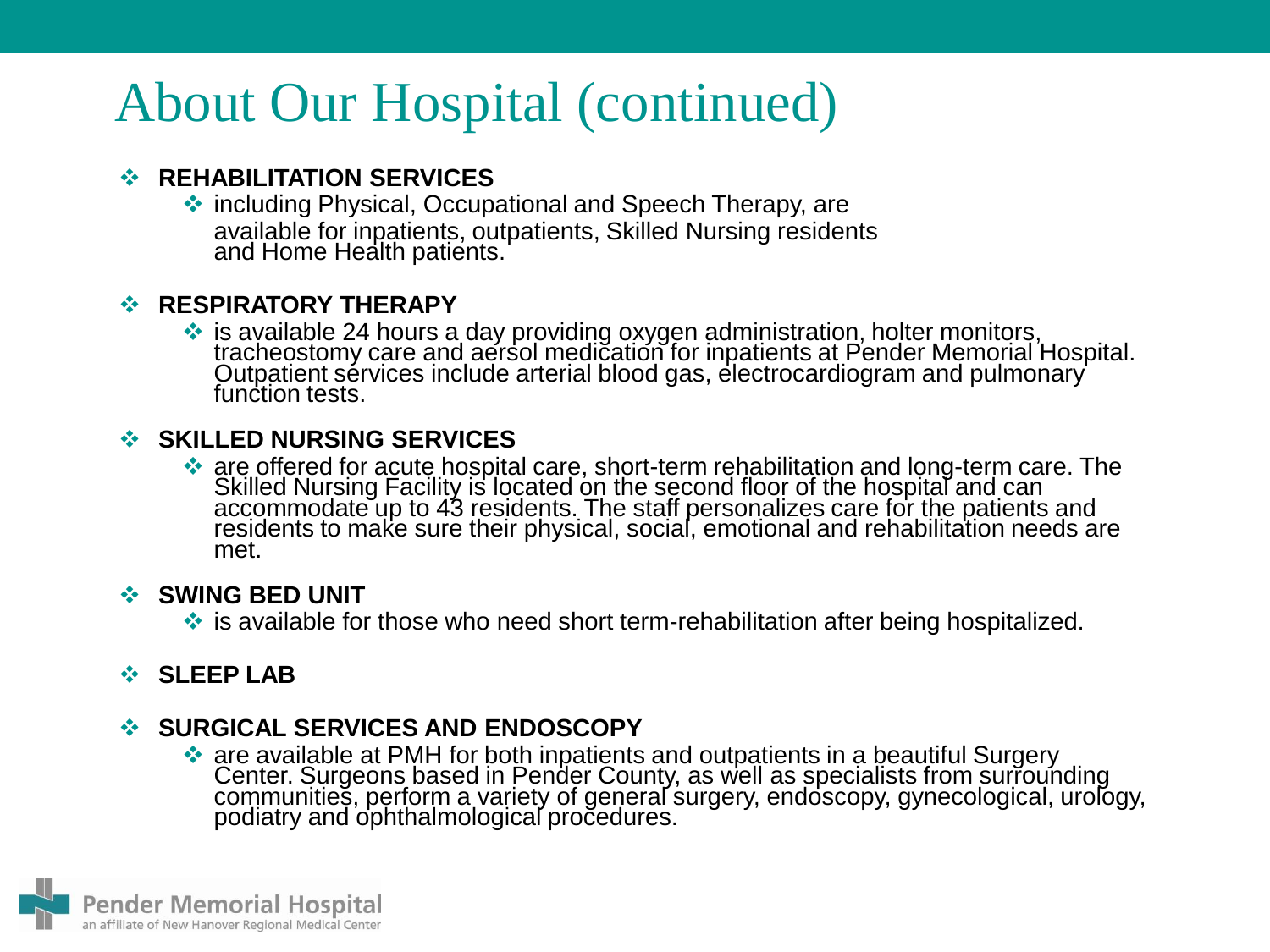# **Volunteer Services Mission Statement**

 The Volunteer Services Department will seek to provide quality supplemental services consistent with current needs of departments and available resources.

 Core values: human dignities, compassion, service excellence to all patients, families, physicians, and colleagues. We will witness our hospital mission by developing meaningful opportunities for our volunteers who will provide a teamcentered, value focused service to further enhance the medical center's mission of quality to all in needs of it's services.

 The Volunteer Services Coordinator is responsible for the management and implementation of the volunteer program and responsible for recruiting, interviewing, orienting, training, placing and retaining all volunteers within the volunteer program.

 Presently PMH has 25 active adult/college volunteers serving in up to 7 placement areas. This summer, we will have a Jr. Volunteer Program that will consist of 13 students across Pender County. Our volunteers gave over 4,400 hours of service last year!

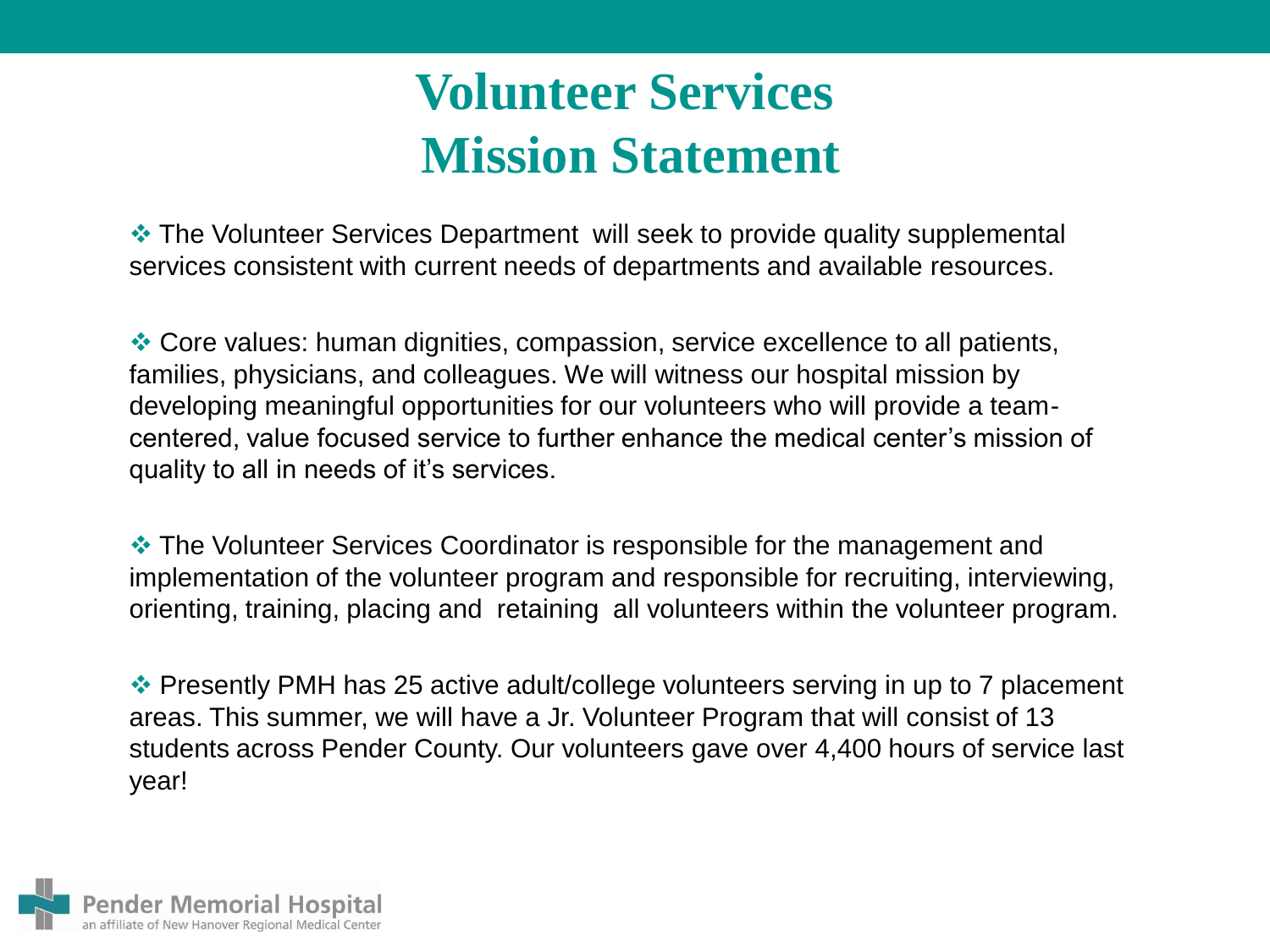# **Education Agenda**

- ◆ Service & Operational Excellence Pender Memorial Hospital's standards for employees and volunteers
- **❖** Environment of Care & Safety Training
- **❖** HIPAA Privacy Training
- **❖** Infection Control
- **❖** Wheelchair procedures
- **♦ Overview of polices and procedures**

### **☆ Test**

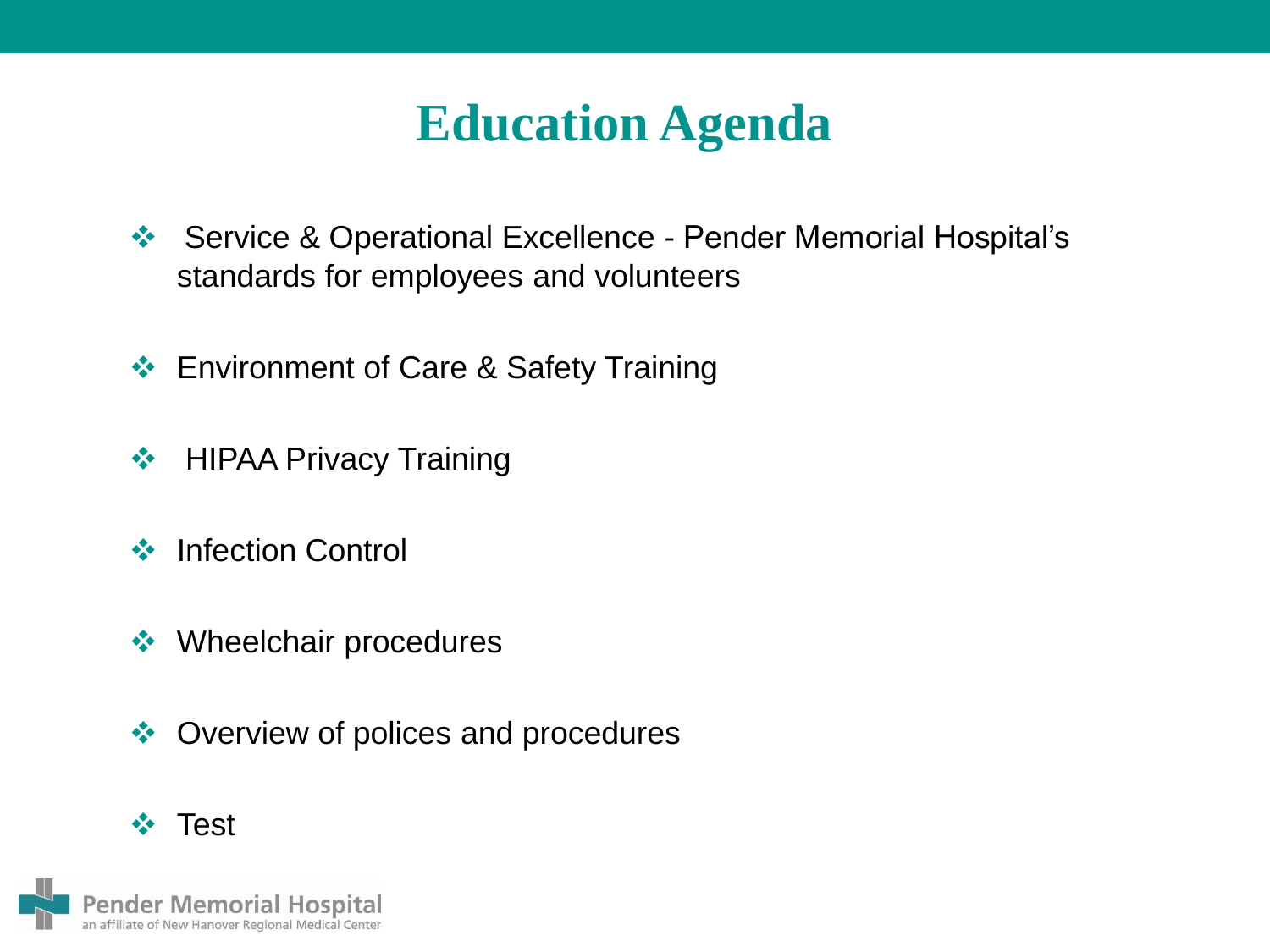Standards of Performance apply to all customers. What is a customer? At PMH, we define a customer as anyone who enters our doors or uses our services such as patients and their families, visitors, employees, volunteers, physicians and students.

**OWNERSHIP** – At PMH, each employee & volunteer is responsible for the outcome of his or her efforts and actions. Our work & volunteering is a reflection of ourselves as caring professionals. To that end, we commit to:

- $\cdot$  Take pride in and be accountable to PMH as if it were our own business.
- ❖ Provide a safe environment for all who work & volunteer for or use PMH.
- $\cdot$  Take financial responsibility by caring for medical center property, working efficiently, and identifying opportunities for savings.
- Resolve problems, either directly or through the appropriate resources.
- Acknowledge when customer needs have not been met and implement recovery strategies.
- ◆ Be empowered to proactively and creatively fulfill customer needs.
- ◆ Maintain competencies and strive to improve knowledge base within our field.
- $\triangle$  Make personal image the responsibility of each individual.
- **♦ Demonstrate pride in appearance and grooming.**
- $\bullet$  Display name badge visibly above the waist.
- $\triangleq$  Maintain professional behavior at all times.
- ◆ Maintain competencies and strive to improve knowledge base within our field.

**ender Memorial Hospital** an affiliate of New Hanover Regional Medical Center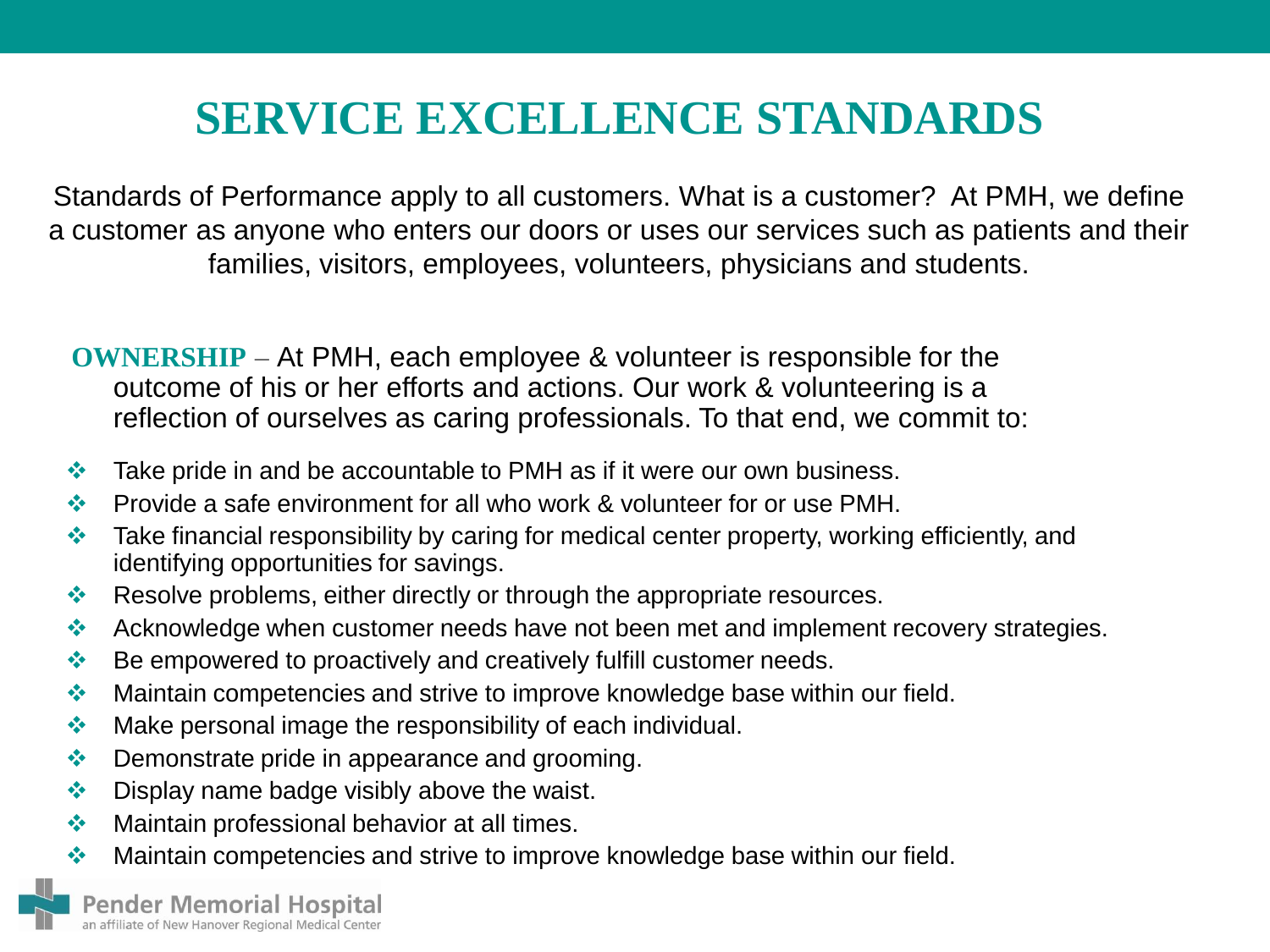- **TEAMWORK** At PMH, we have a common purpose: serving our patients and community. Our co-volunteers are our teammates. With everyone contributing, our job performance will excel. To that end, we commit to:
- ◆ Work cooperatively with teammates within our department and throughout the medical center.
- Take the initiative to help each other it's everyone's job. Meeting and exceeding our patients' needs is every volunteer's responsibility.
- Understand and respect how other departments function. Honor deadlines and avoid lastminute requests.
- Recognize and reinforce positive behavior.
- Share ideas. Offer suggestions for improving the medical center.
- ◆ Welcome new teammates by orienting and coaching in a positive manner. Encourage, support, and praise teammates often.
- $\cdot$  Maintain good attendance and be on time ready to work.

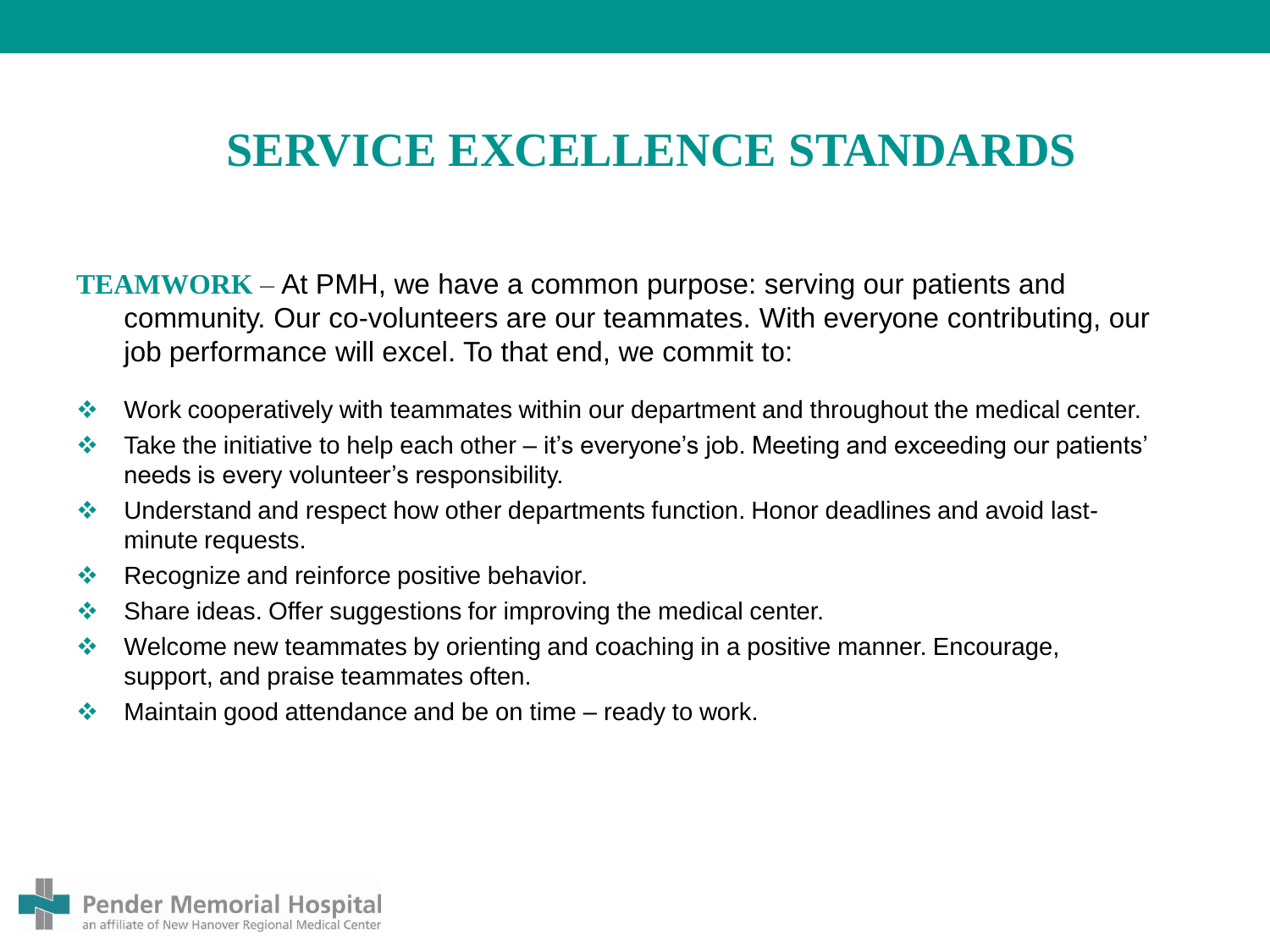**COMMUNICATION** – At PMH we listen to our customers and teammates to fully understand their needs. Our messages should be delivered with courtesy, clarity, and care. To that end we commit to:

- Acknowledge customers and teammates by listening attentively, maintaining eye contact, and speaking to them directly and respectfully.
- ◆ Use scripting such as, "How can I help?" or "I have time." Avoid jargon. Use A.I.D.E.T. during patient/customer interaction.

**A – Acknowledge I – Introduce D – Duration E – Explain T – Thank You**

- **↓ Use proper telephone and electronic communication etiquette.**
- ❖ Answer phone promptly.
- Answer using department name and your name (also use title in clinical areas).
- ◆ Maintain pleasant tone and ask permission to put someone on hold.
- Respond in a timely manner to patient and customer requests by following up and giving feedback.
- $\bullet\bullet\bullet\bullet$  Keep personal conversations in private places, and do not gossip.
- **♦ Coach in private; commend in public.**
- $\bullet$  Offer assistance to those who look confused. Escort, rather than point, patients, family members, visitors, and new staff to destination.

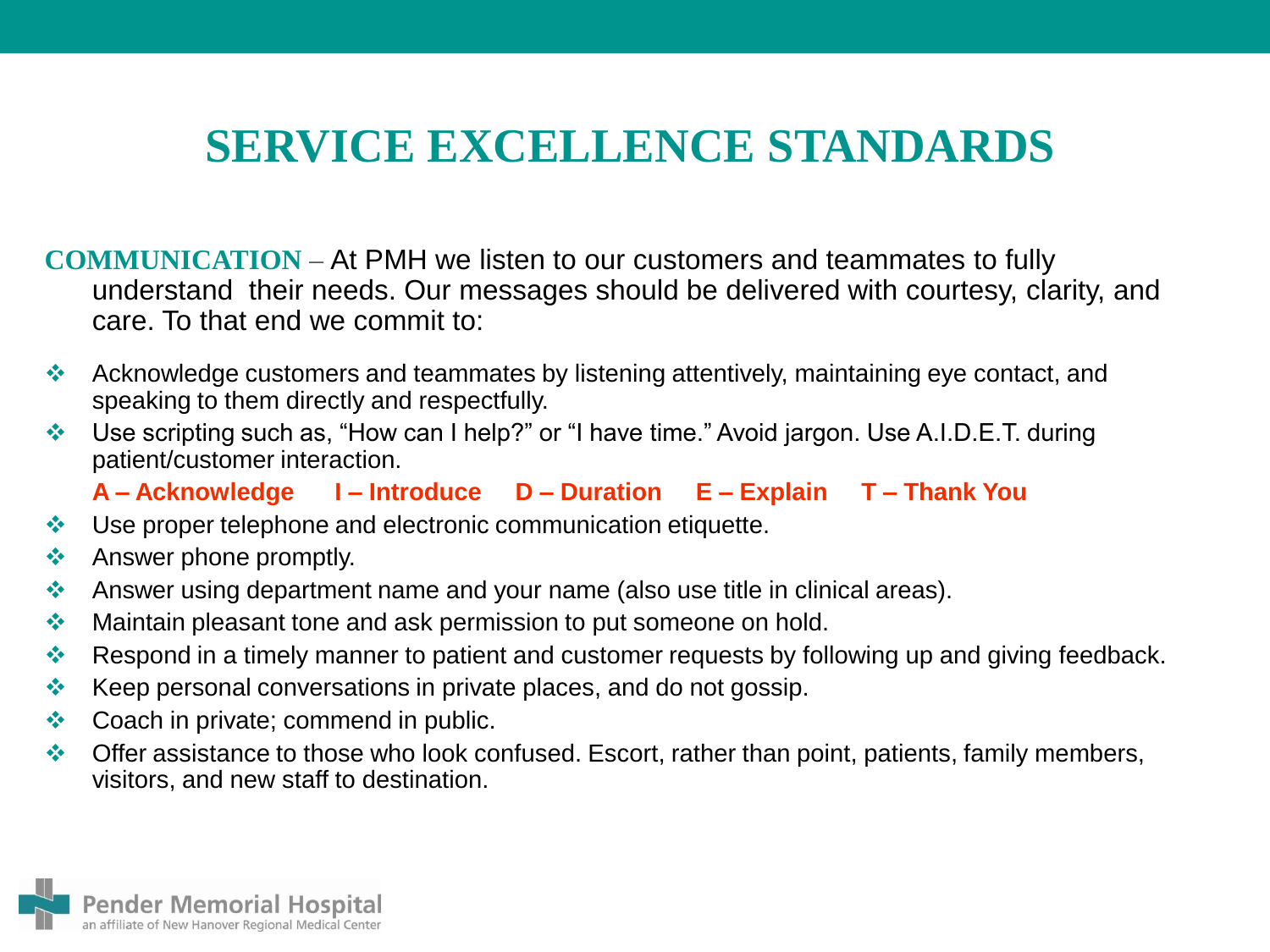**COMPASSION –** At PMH our desire is to meet our customers' needs with the utmost compassion, care, and courtesy. To that end, we commit to:

- Anticipate customers' needs, expectations, and anxieties.
- $\div$  Honor the privacy and dignity of patients and family members.
- $\cdot$  Make patients the priority for elevator usage.
- $\cdot$  Knock before entering rooms; pull curtains when appropriate.
- Refrain from discussing patient information in public places.
- **❖** Maintain a quiet environment.
- $\bullet$  Be an advocate for patients, families, and teammates.
- Communicate confidence in other departments sharing in the patient's care.
- ❖ Demonstrate empathy.
- **EXECUTE A** Respect cultural differences.
- $\triangleq$  Show that we care always follow up.

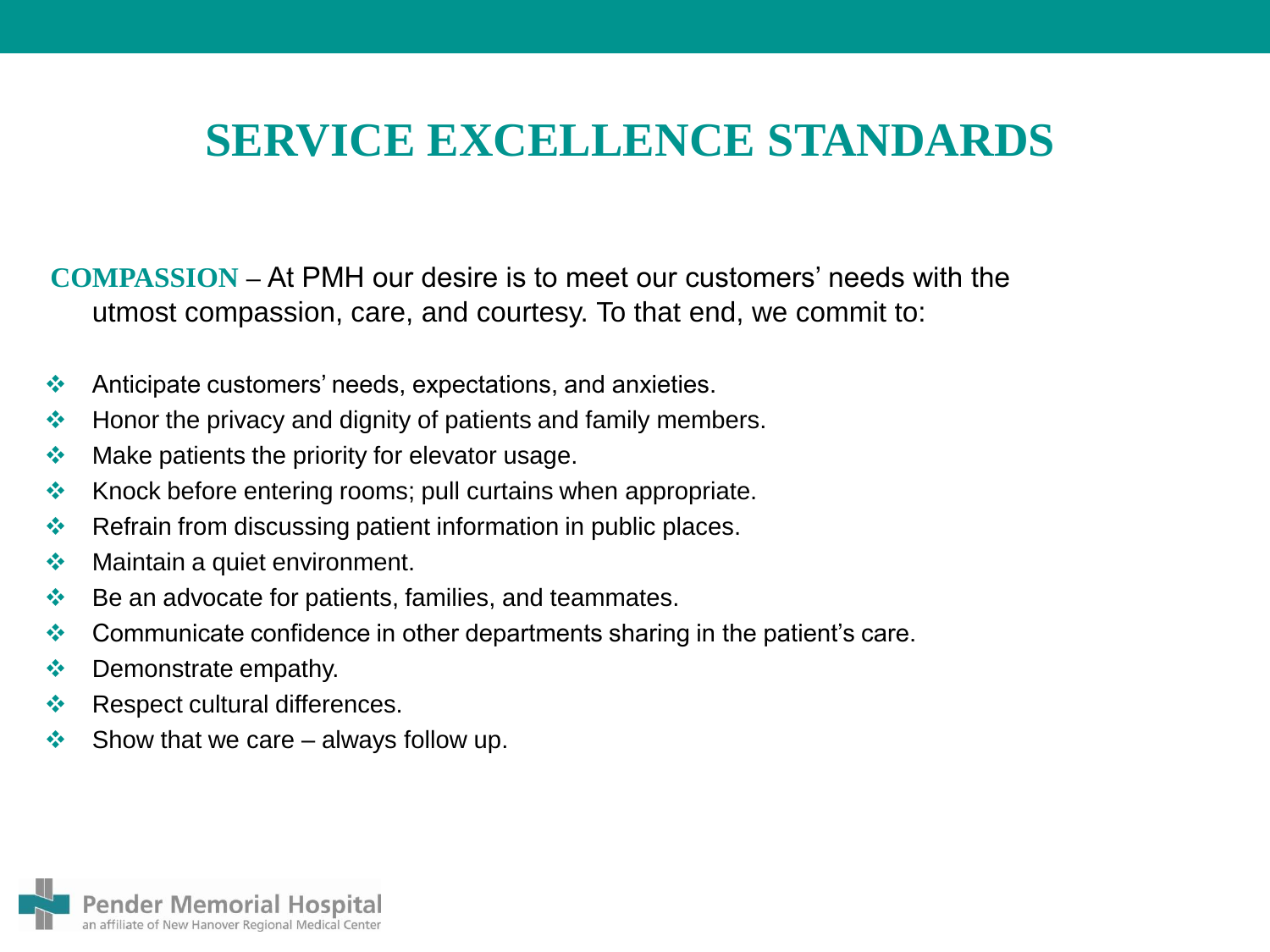

**AIDET is a list of key words that remind us of what is expected from us as volunteers and staff when we interact with patients and family members.**

- **A** = **Acknowledge** the patient, by their last name if possible.
- **I** = **Introduce** yourself, your job title, and any other relevant information that may put the patient more at ease.
- **D** = **Duration** of procedure. Describe how long the procedure will take, how long they're going to be there, how long they may have to wait for test results, etc.
- **E** = **Explain** the tests, any type of pain involved, what happens next, and so on. Connect key words with patient safety and "excellent care."
- **T** = **Thank you**. Thank the patient for their time and for choosing our hospital.

**An important note to remember:** AIDET is not just for caregivers. All employees, volunteers and others regardless of job title, should use this guideline to frame their interactions with others. Its purpose is to reduce anxiety among patients and families and to help establish expectations among colleagues.

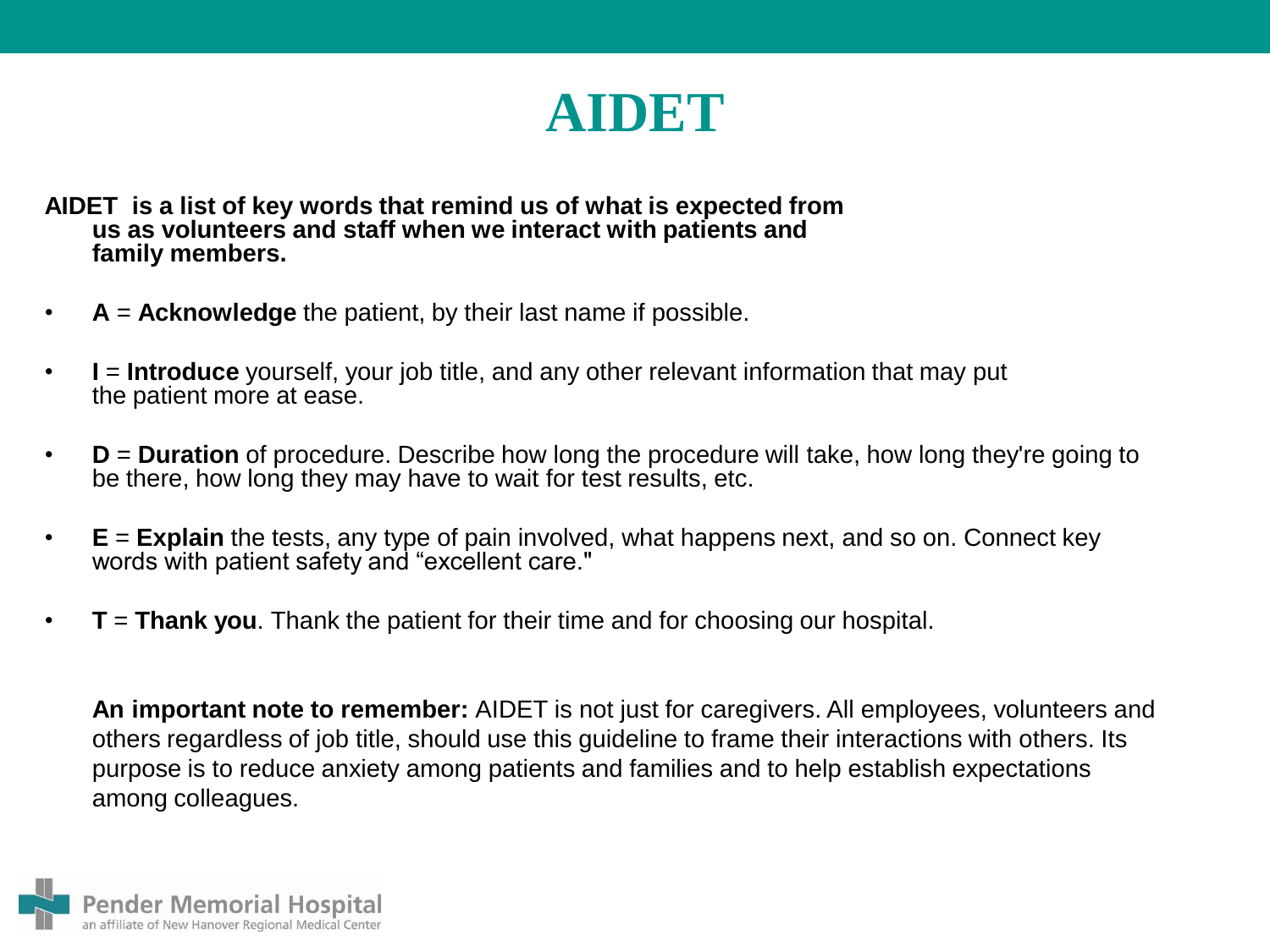## **Environment of Care & Safety Training**

- In an effort to promote a safe environment and in order to meet regulatory requirements, Pender Memorial Hospital requires all employees, volunteers, contract employees, temporary employees and students to receive Environment of Care and Safety Training.
- Every precaution is taken to ensure your safety while volunteering at NHRMC. The Safety Committee reviews safety procedures continually. However, the ultimate responsibility is with you and your ability to cooperate and think clearly in an emergency. NHRMC has established definite procedures to follow in time of emergency such as fire, local disasters or bomb threats. Take time to learn these procedures. If you are fully prepared, you will be able to act quickly, which in certain situations can mean the difference between life and death.
- $\cdot$  The most important thing to remember in any type of emergency is to KEEP CALM and NEVER RUN! The simplest way to do this is to know in advance and to be familiar with all phases of your duties.
- In the event of an emergency, follow the lead of an employee at the scene.
- $\cdot$  Topics that volunteers are trained in will consist of:
	- Emergency Management, Life Safety, Security, Fire Safety
	- Standard Precautions/Infection Control/Isolation Rooms
	- HIPAA and Patient Privacy

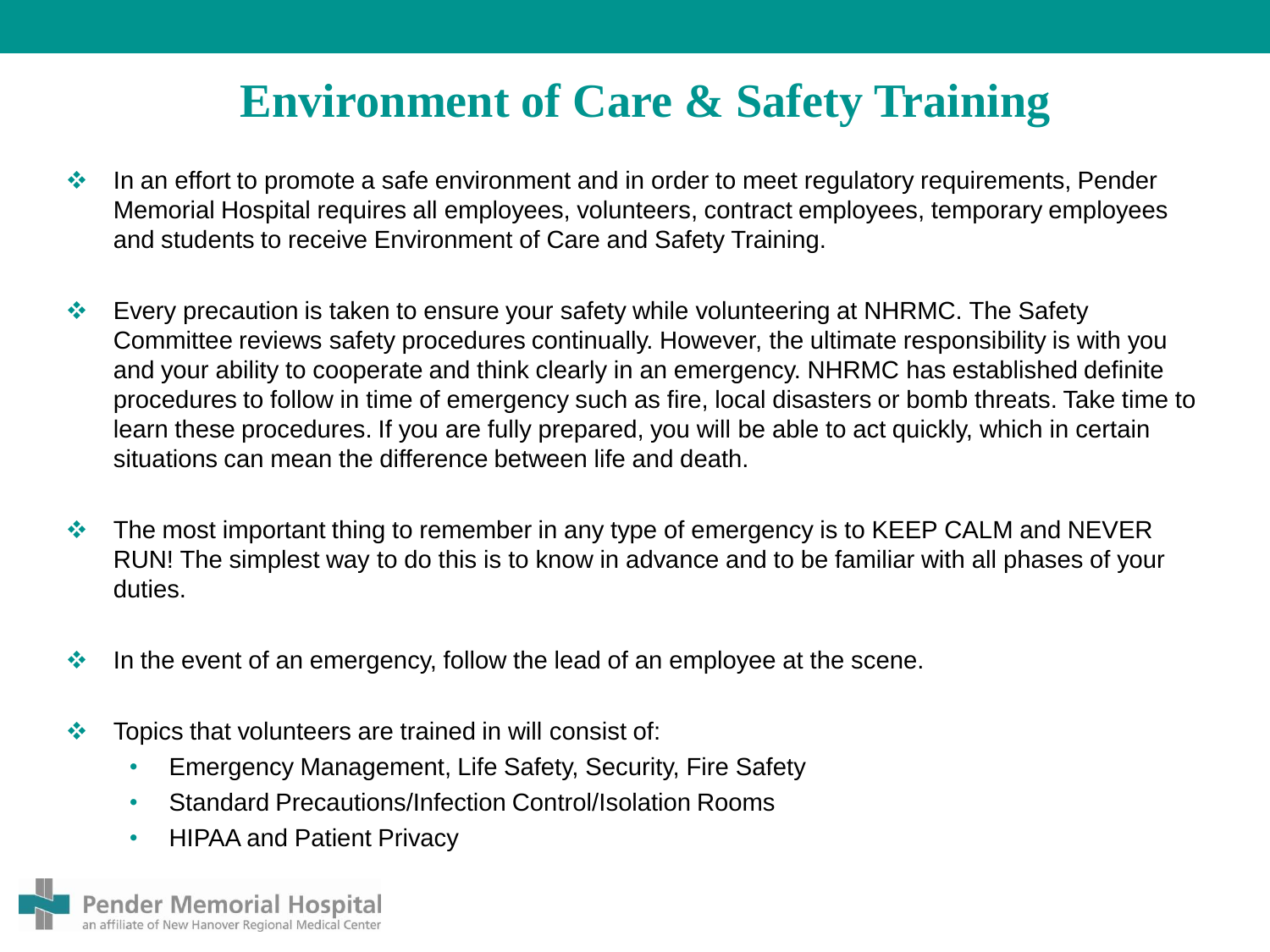### **Emergency Codes**

**In case of emergency, all staff, volunteers and students are expected to know how to call for assistance.** 

**To call in an emergency alert: Dial the Operator by dialing 0 on any phone.**

**State your name, location and describe the emergency situation.**

For example, if you are assisting with discharging a patient and he or she falls as they get out of the wheelchair and cannot get up:

- 1. Call the appropriate emergency number, as indicated above.
- 2. State your name and location: This is Mary, I am in the main lobby of the hospital.
- 3. Describe the situation: my patient fell when getting out of the wheelchair and he cannot get up. We need assistance.
- 4. You will hear the following paged overhead: Medical Alert - Assitance Needed - Main Lobby
- 5. Assistance will be there within minutes. While you wait for assistance to arrive, stay with the patient reassuring him or her that help is one the way. Do NOT attempt to lift or move a patient who cannot get up by themselves

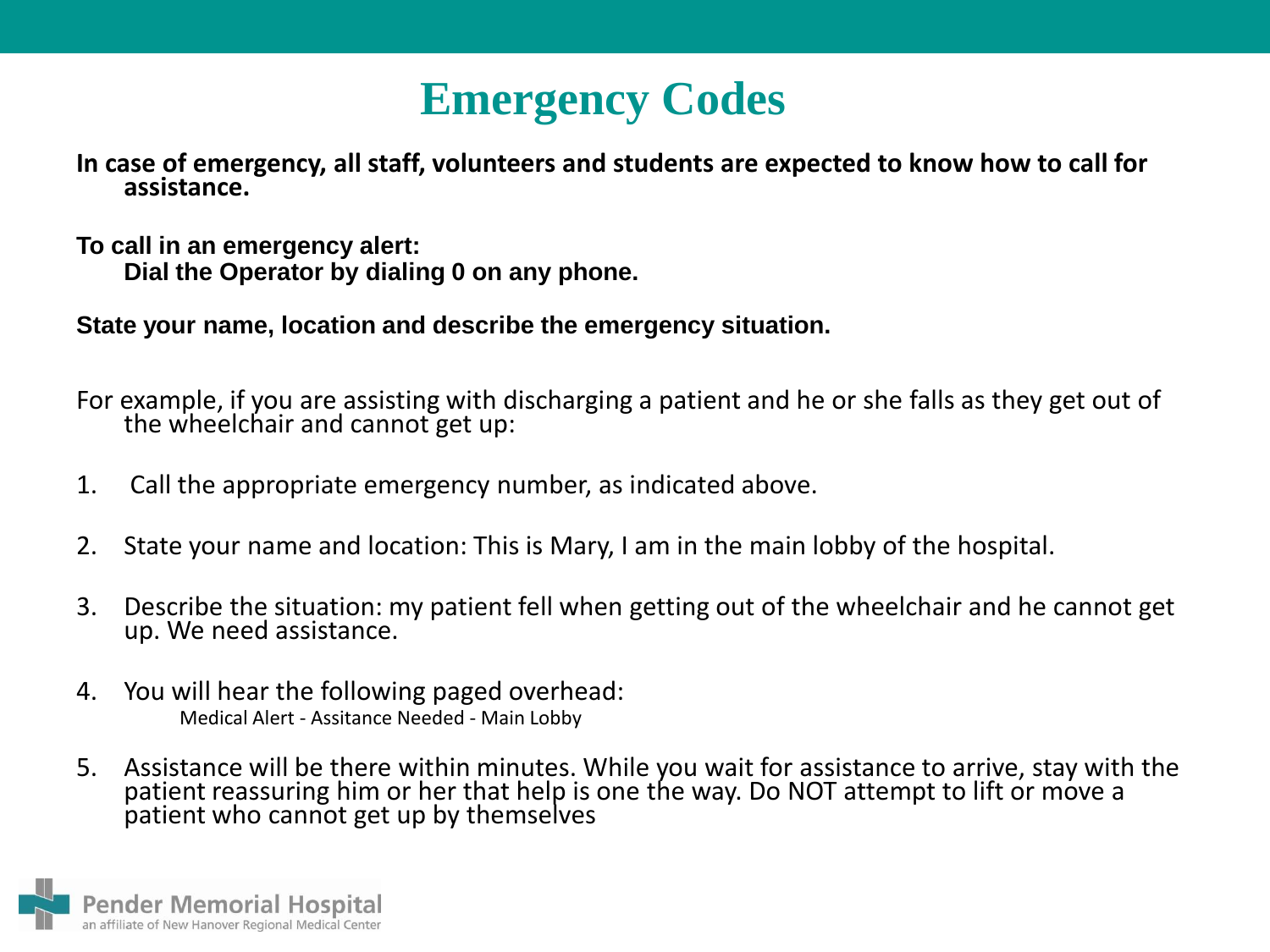### **Fire Procedures**

In the case of a fire, or sight or smell of smoke: Volunteers should maintain proficiency in this area by reviewing this information annually. Commit these acronyms to memory and act accordingly:

#### **Fire (Code Red) – RACE**

**R**escue – Persons in immediate danger

**A**larm – Pull fire alarm & dial emergency #. Tell the operator your location and describe the situation

**C**ontain – Close doors & windows

**E**xtinguish – Use fire extinguisher

#### **Fire Extinguisher Use** – **PASS**

**P**ull the pin.

**A**im at the base of fire.

**S**queeze handle to discharge

**S**pray in a sweeping motion

#### **Chemical Spill (Code Spill) – RAFT**

**R**emove all persons in danger **A**void contact with the chemical **F**ind the MSDS – Call 1-800-451-8346 **T**elephone Emergency code # alerting them of the spill.

#### *"Know the location of the nearest fire pull box, the nearest fire extinguisher, and the closest exit."*

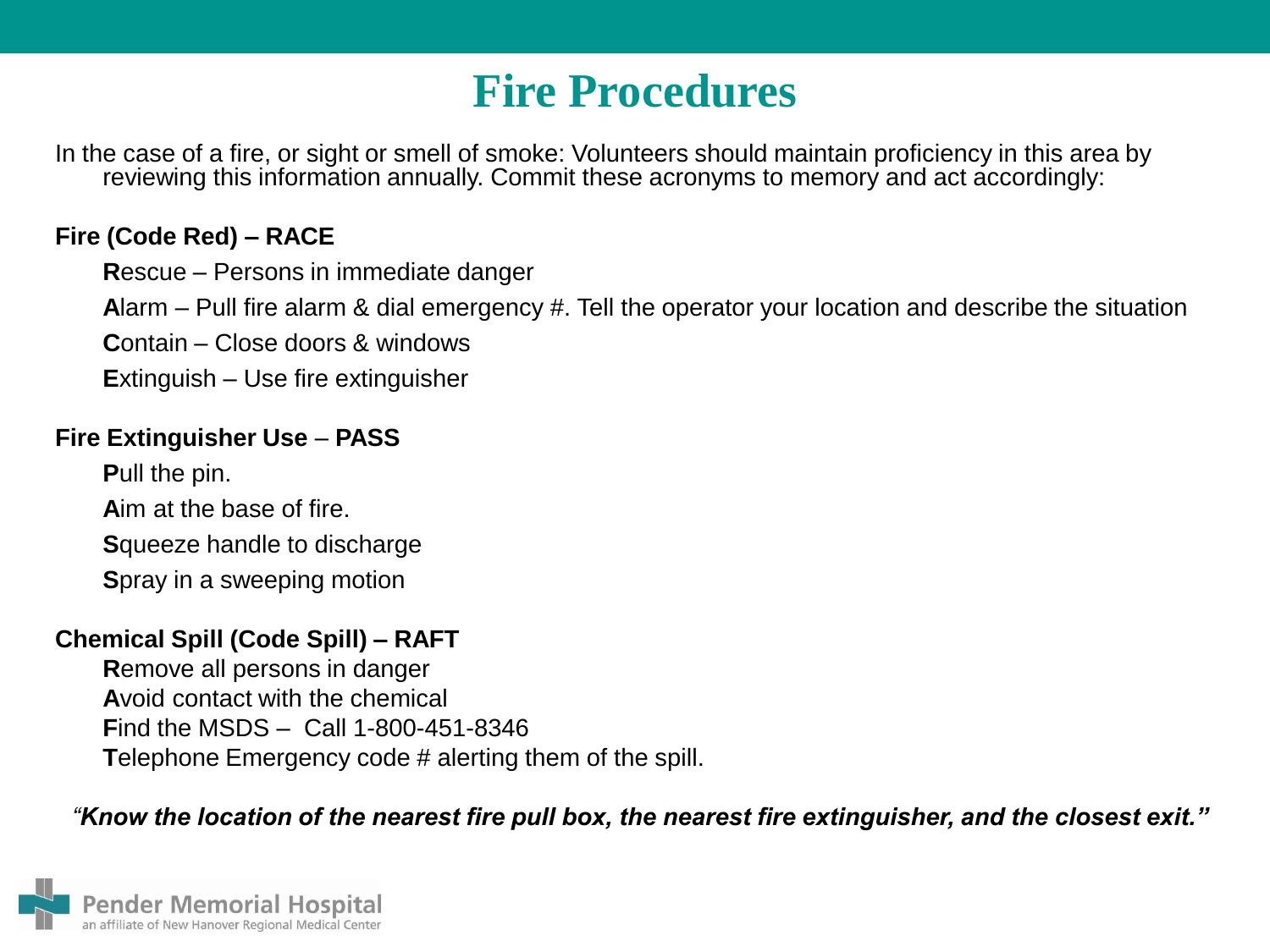Plain Language Alerts will be placed into one of three categories that will be announced with all overhead and text alerts:

- Facility Alert
- Security Alert
- Medical Alert

Specific details will be provided in each alert, to make sure that everyone involved clearly understands the threat and how to respond.

The following pages are examples of alerts you may hear while at the medical center. If you are unsure of what to do, ask any staff member for guidance.

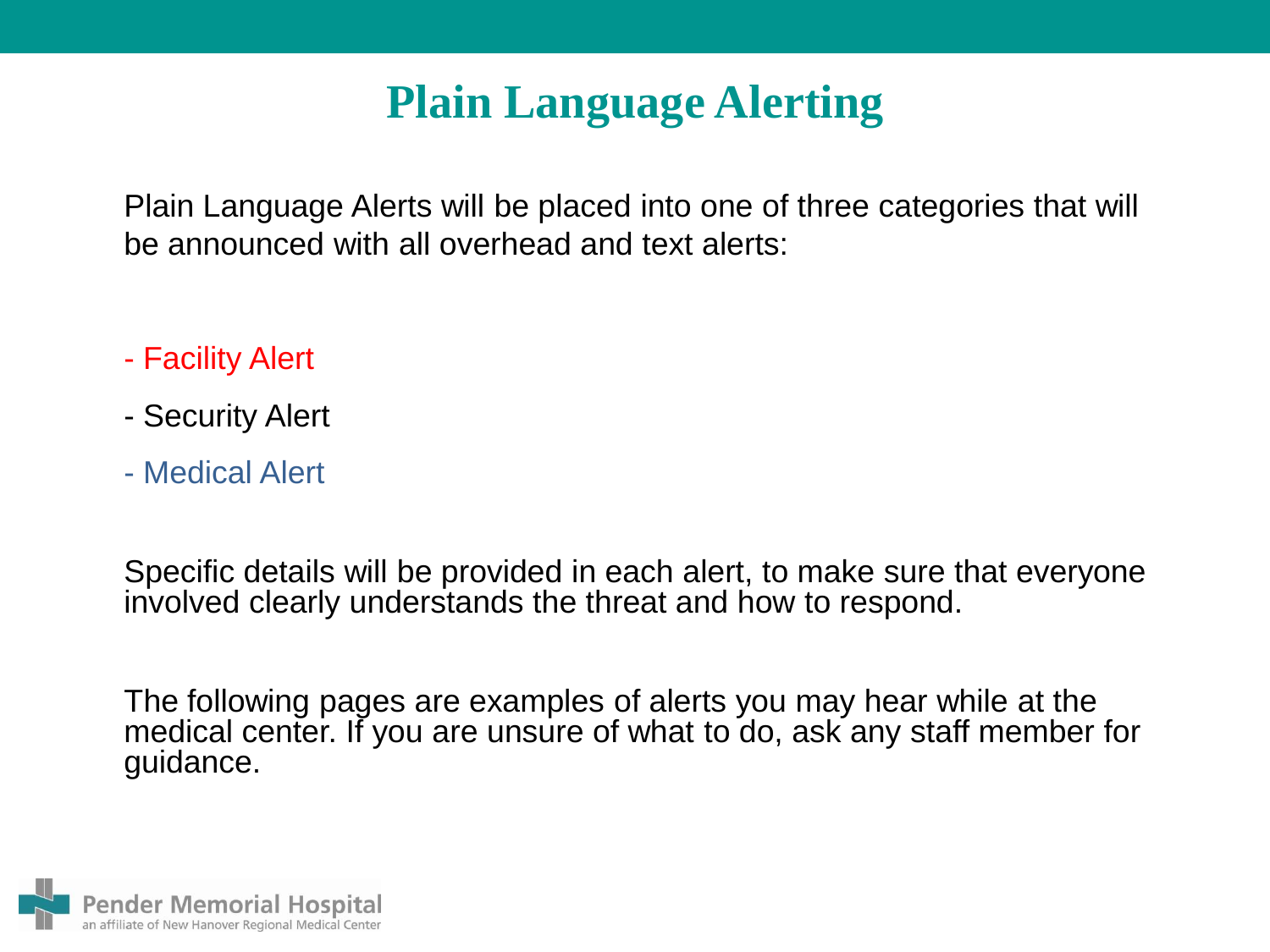Examples of Facilities Alerts:

Fire/Sight or Smell of Smoke: Facility Alert + Code Red+ [LOCATION]

Mass Casualty (Formerly Code Aster) – Indicates an event in the community that will bring many injured patients to the hospital at one time. Facility Alert + Mass Casualty + Emergency Dept

Utility Failure (Formerly Code White) indicates telephones or computers are down .

Facility Alert + [Type] + [Location] + Implement downtime procedures

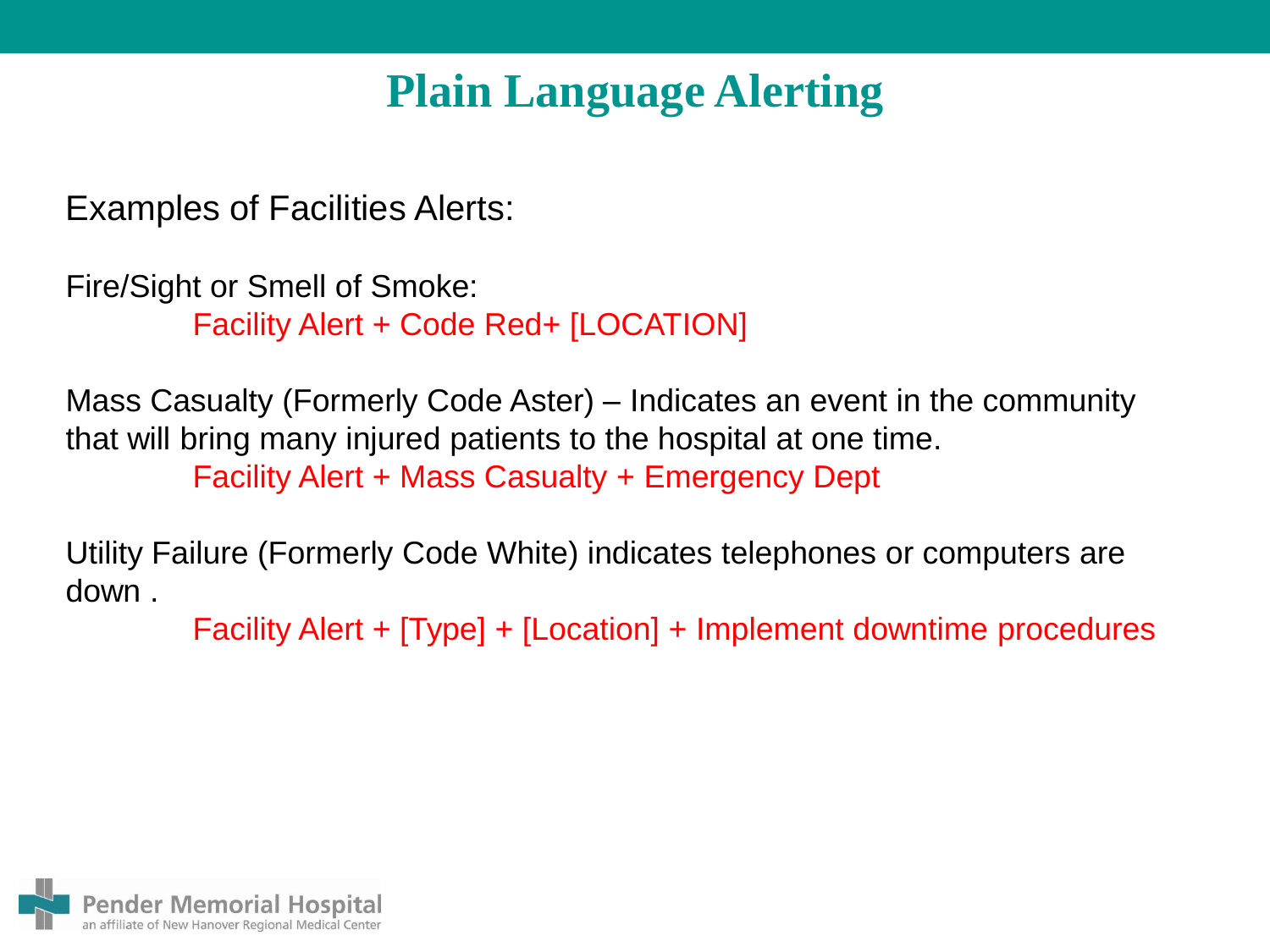Examples of Security Alerts:

Missing Infant/Child (formerly Code Pink) – A baby or child is missing. Everyone should be alert.

> Security Alert + Missing Child + SECURE the area and SEARCH for [Description of missing person (age/race/gender/clothing)] + Last known direction they were headed and if there was anyone with them

Impaired or Missing Person >18 years old (new alert)

Security Alert + Missing Person + SECURE the area and SEARCH for [Description of missing person (age/race/gender/clothing)] + Last known direction they were headed and if there was anyone with them

Active Shooter indicates a person with a gun or other firearm is on the campus. Security Alert + Active Shooter + [LOCATION] + All persons should immediately move away from that location if it is safe to do so. If it is not safe to move away, shelter in place immediately

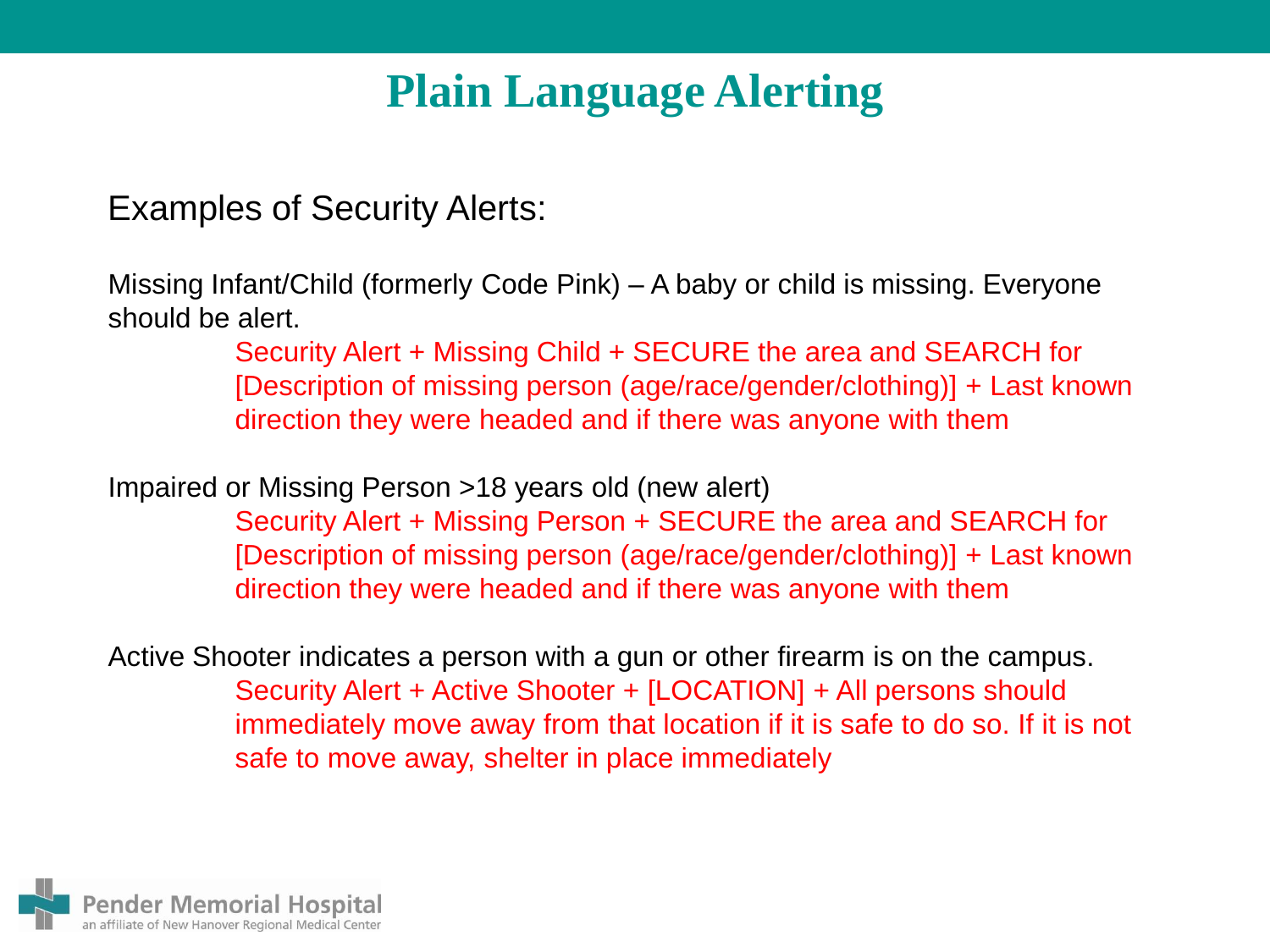Examples of Security Alerts:

Hostage Situation (formerly Code Orange)

Security Alert + Hostage + [LOCATION] + All persons should immediately move away from that location if it is safe to do so. If it is not safe to move away, shelter in place immediately

Critical Security Threat (formerly Code Watch)

If single department: Security Alert + LOCKDOWN + [LOCATION] + Immediately move away from that location If campus wide: Security Alert + LOCKDOWN + Campus Wide + Seek Shelter Immediately

Threat of Violence (formerly Code Strong) Security Alert + DISTURBANCE + LOCATION

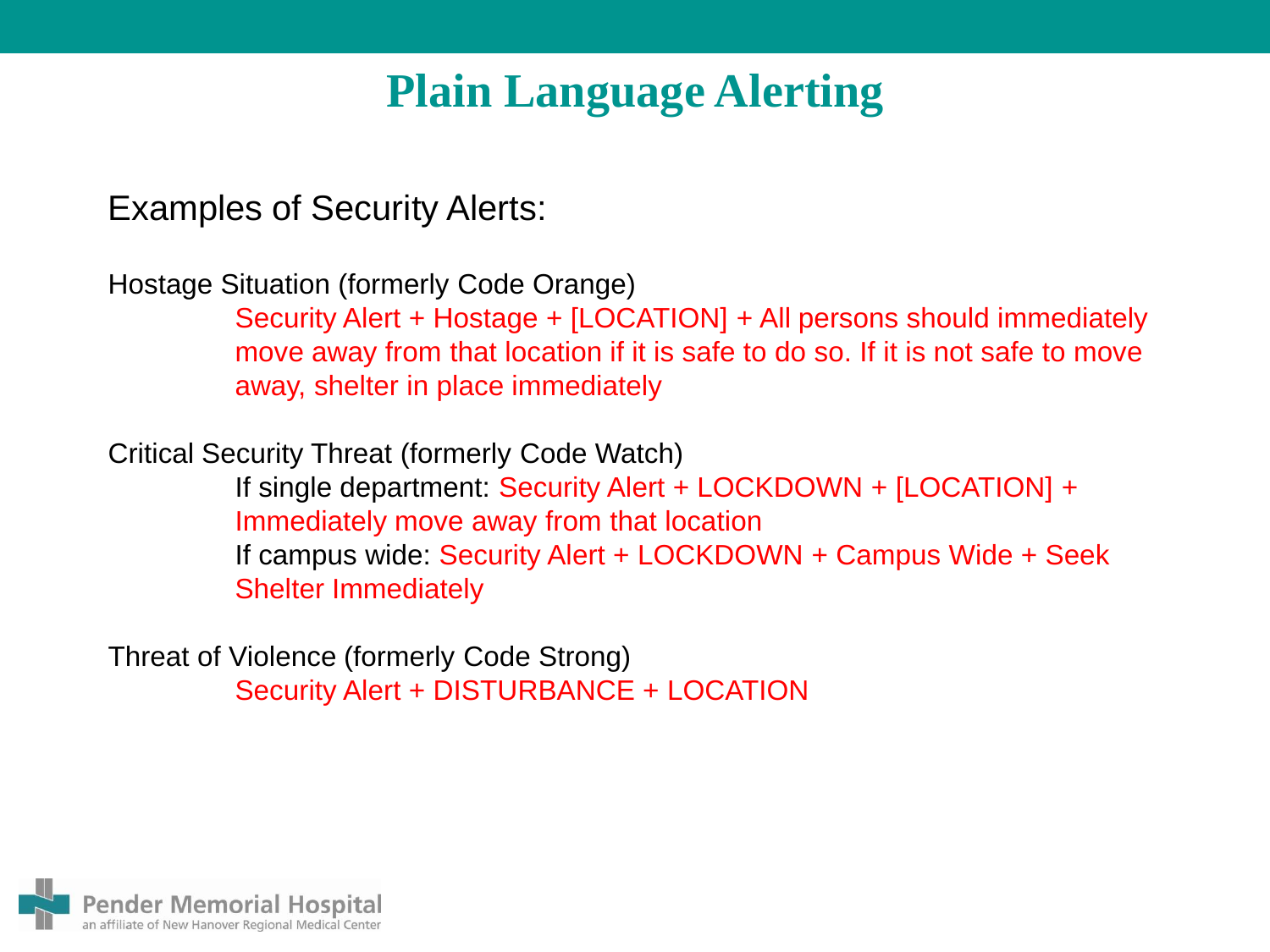Medical Alerts:

Respiratory/Cardiac Arrest - Remains Code Blue Medical Alert + Code Blue + [LOCATION]

Non-Life-Threatening Medical Emergency (replaces Code Gray) Medical Alert + Assistance Needed + [LOCATION]

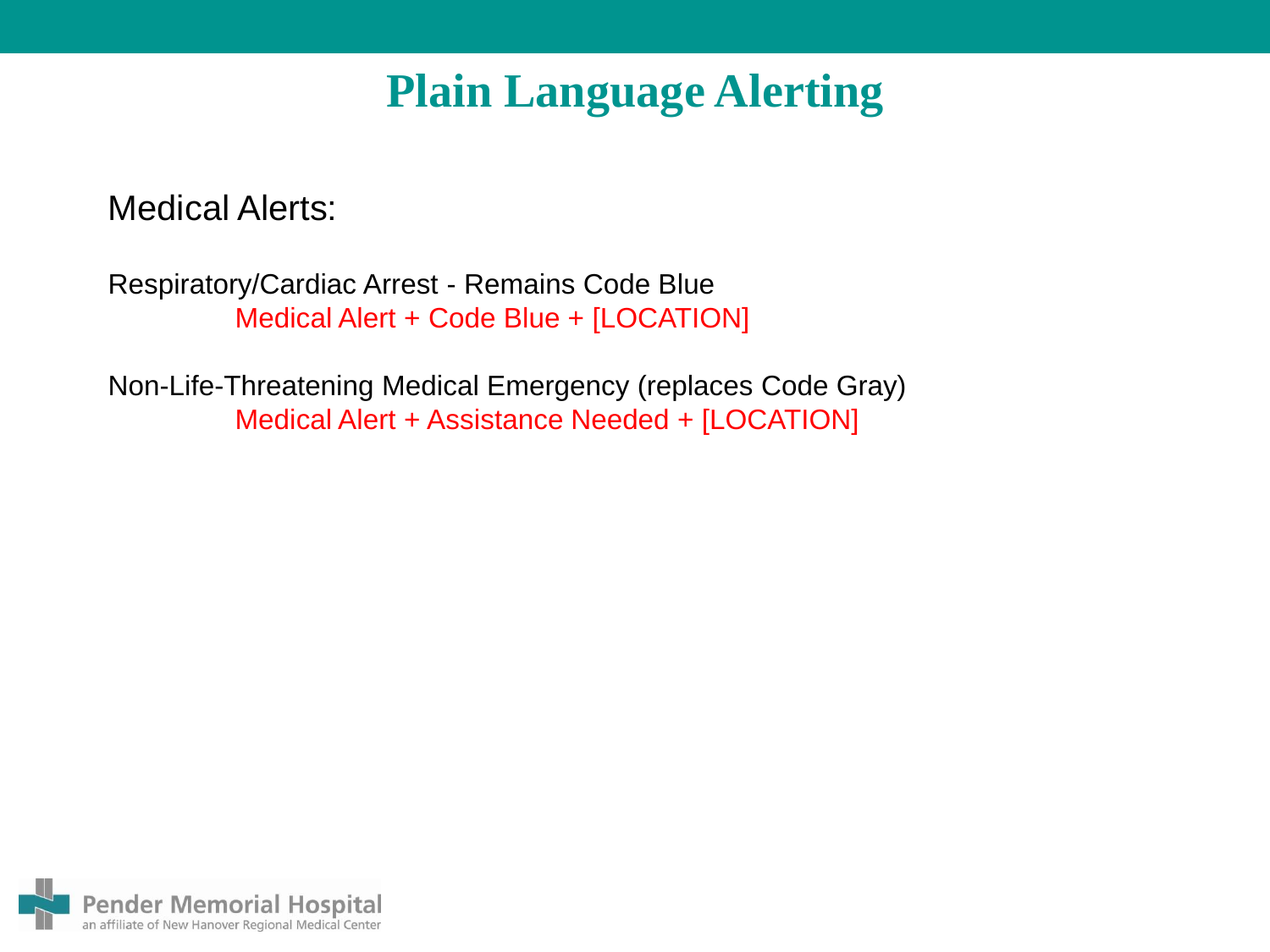In Summary-

If there is an emergency in your area, dial 0 from a phone or find the nearest staff member in your area.

Be prepared to state your name, location and describe the situation. Stay calm and speak slowly and clearly.

Authorized persons allowed to call/cancel overhead page include:

- Safety Officer
- Patient Care Supervisor
- Senior Leadership
- Administrator on Call
- Manager

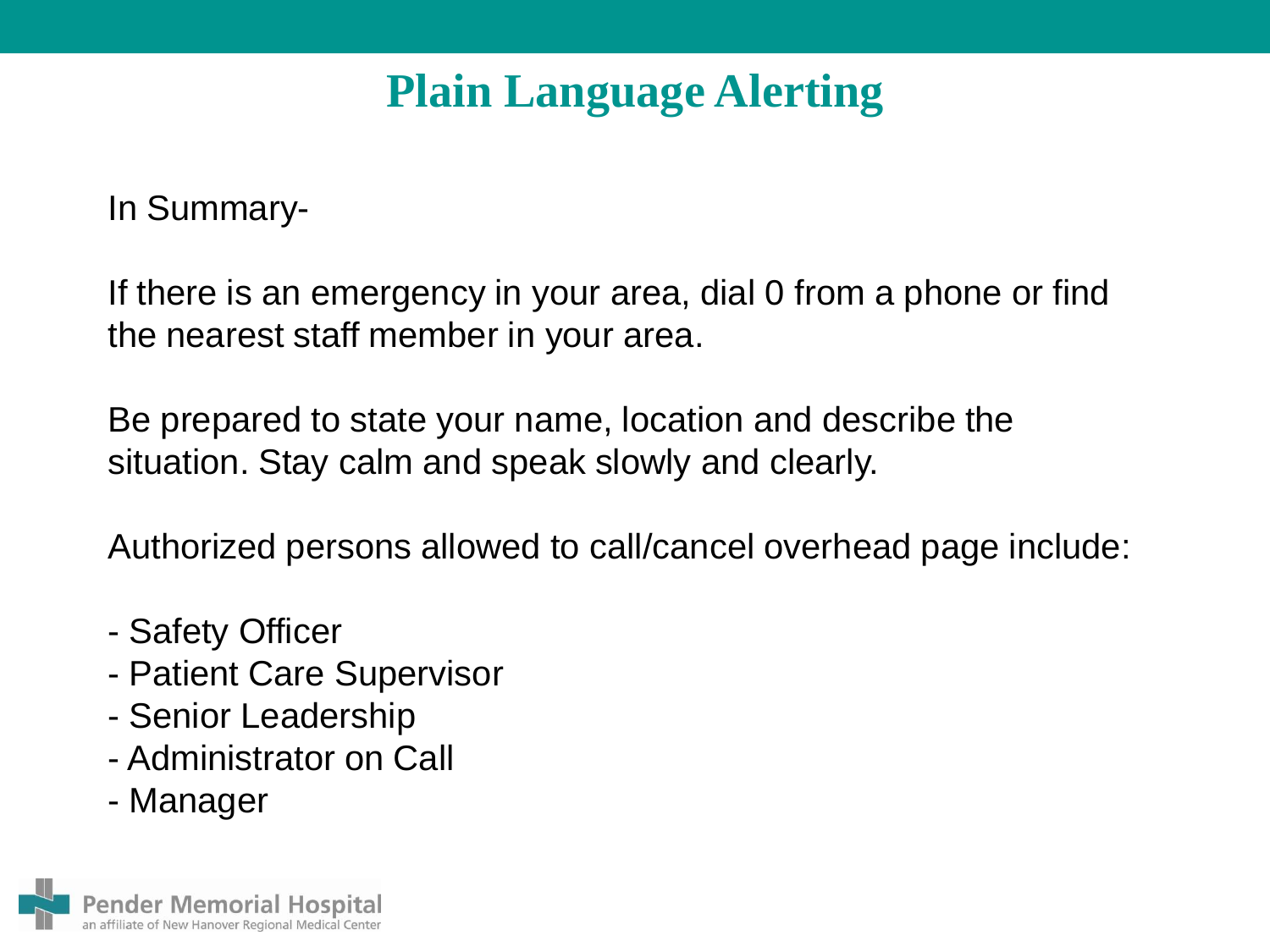### **HIPAA Privacy & Confidentiality**

- The Health Information Portability & Accountability Act (HIPAA) regulates how a patient's privacy is protected. This federal law became effective April 21, 2005 and ensures that all patient health information remain confidential.
- Guarding a patient's privacy takes many forms including paper, electronic, and oral information. Protected PHI (patient health information) include: name, address, zip code, relatives' names, name of employer, birth date, telephone number, fax number, e-mail address, finger/voice prints, photographic image, social security number, medical record number, health plan beneficiary number, account number, certificate/license number, vehicle or other device serial number, IP address, and any unique identifier, character or code.
- $\cdot$  If a patient has chosen to keep their hospitalization confidential by opting out of the patient information system, you are obliged to uphold that decision. We do not call Admitting or the Nursing Unit to inquire about a patient's choice. If a patient does not appear in the system, they "are not here." Visitors may call a family member to inquire, but we cannot assist in finding a patient who chooses to maintain their privacy.

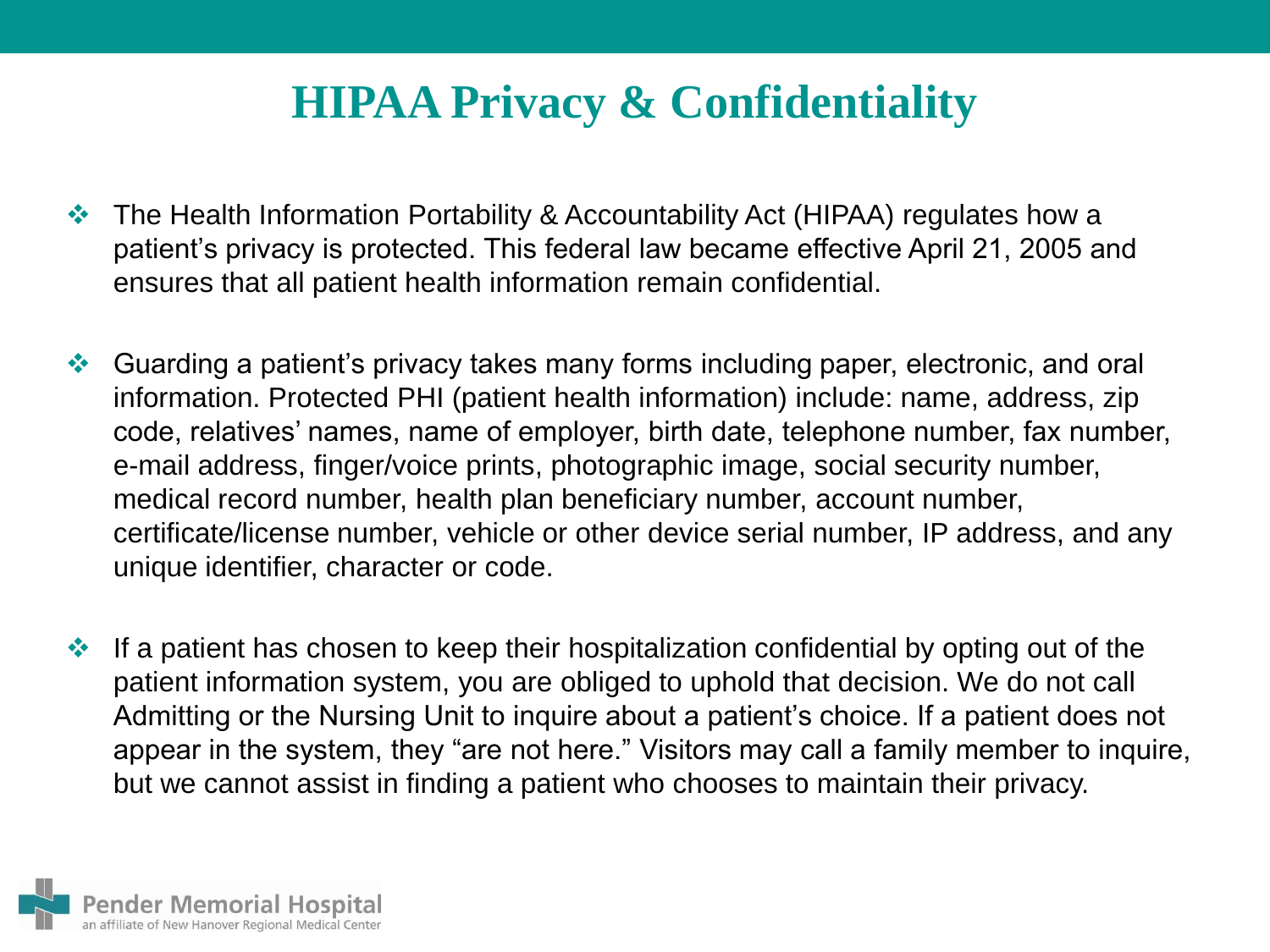## **HIPAA Privacy & Confidentiality**

### **What does this mean to you, the volunteer?**

- Only access information that you need to do your job.
- Show compassion and concern without prying. Greet with "How may I help you?" rather than, "What brings you here today?"
- ◆ Never leave material containing PHI unattended.
- Dispose of confidential materials in shredder bin.
- Always log off your computer or minimize the program before leaving your work area.Turn off the screen if you step away.
- Most breaches in confidentiality occur with no harm intended through human error. Make sure that you are in compliance with the HIPAA standards by protecting the privacy of the patient. If you have questions or concerns, please contact your Volunteer Coordinator or the Corporate Compliance/Privacy Officer, Vera Newkirk, at 815-5331.You may also contact the Compliance Hotline 1-800-348-9847. All phone calls are confidential.
- Violations of HIPAA will result in disciplinary action.

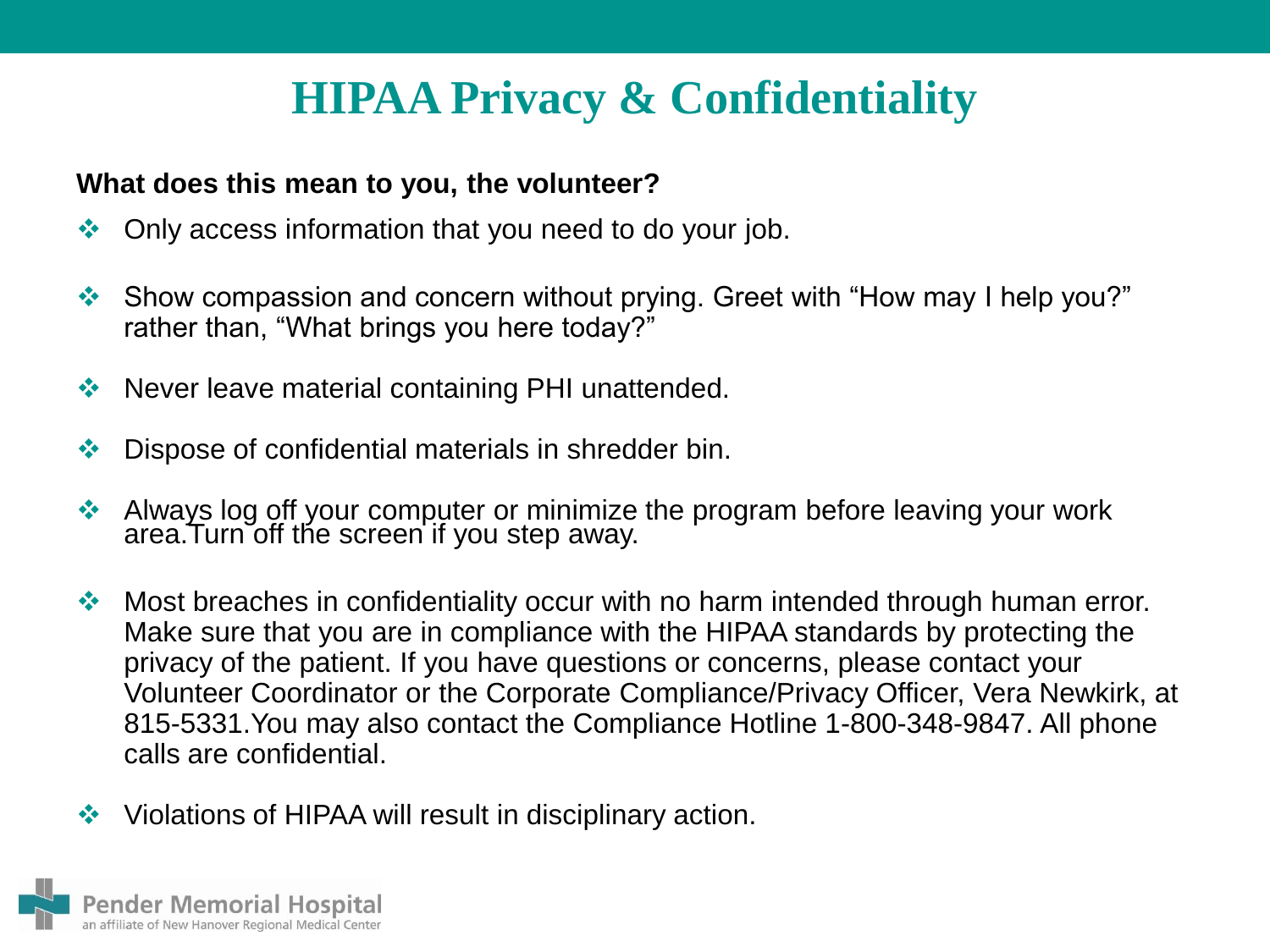# **Patient Advocate Line (P.A.L.)**

- ◆ PMH will thoroughly investigate and resolve any complaint/grievance. Patient complaints may be filed or initiated:
	- 1. Directly with PMH management
	- 2. Through the Patient Advocate Line (P.A.L.)
- *For the PMH Campus ext. 328 (internally) or Phone 910-259-5451 x328 (externally) For Spanish-speaking patients: 910-815-5369*
- $\cdot$  Should a patient or patient's family member express a complaint or grievance to a volunteer, the volunteer's responsibility is to:
	- 1. Encourage the family member to speak directly with staff or management of the unit with whom they have a complaint/grievance.
	- 2. If the family member or patient is uncomfortable speaking directly to staff and if you cannot locate a supervisor, then direct them to leave a message on the PAL Line. Explain they will get a call back within 24 hours
	- 3. Notify their Volunteer Coordinator of the situation at hand.
- ◆ PAL operates from 8:30 AM to 5:00 PM, closed on the weekends and hospital holidays. For an urgent issue please contact the manager, nursing supervisor or Risk Manager on call.

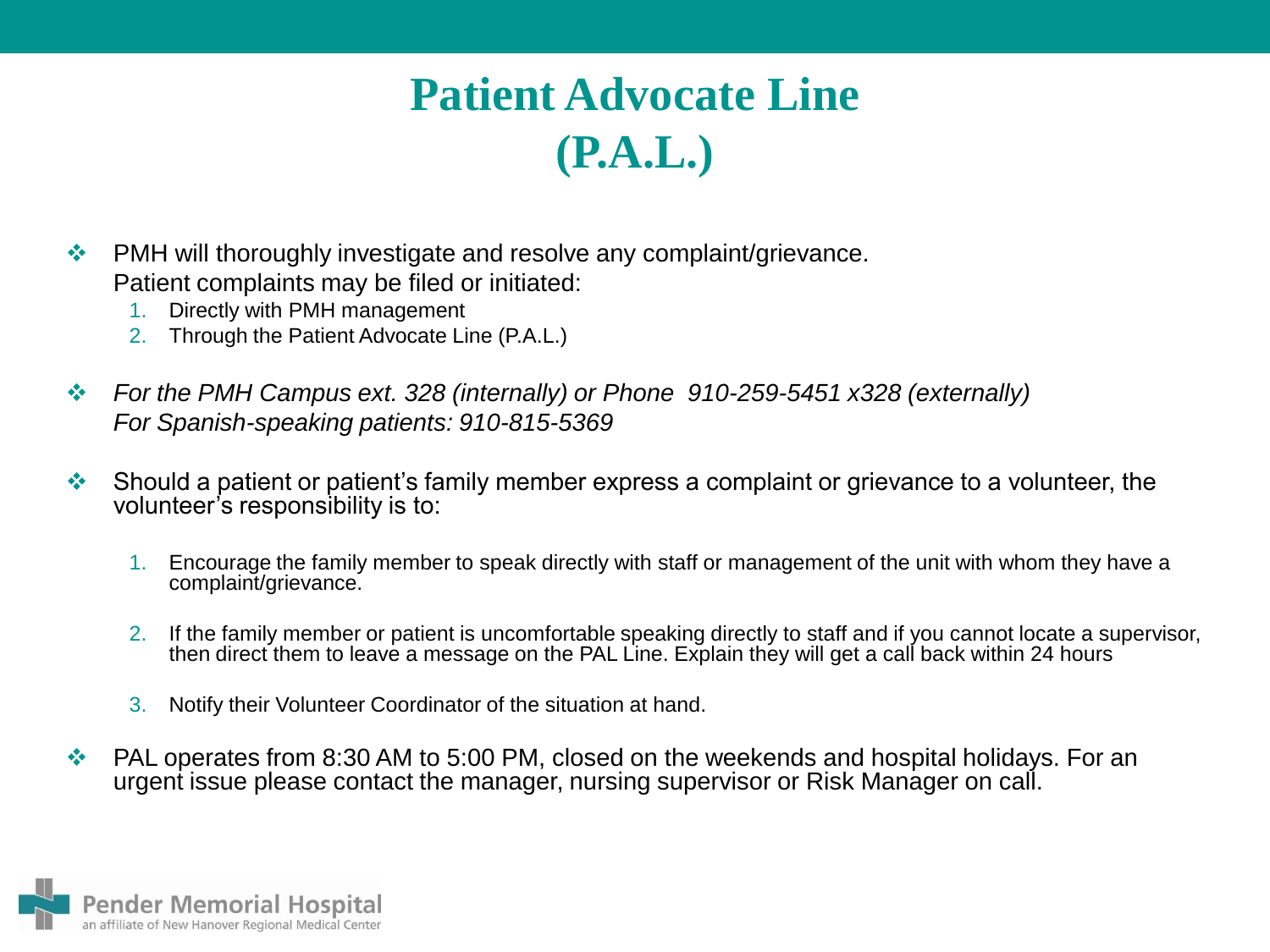### **Infection Control**

### **Standard Precautions/Infection Control:**

- Standard Precautions, Infection Control and Isolation guidelines prevent transmission of infections by washing hands, wearing Personal Protective Equipment (PPE) masks, gloves, gowns, and other measures to reduce the risk of infection. Volunteers must practice the same standard precautions that healthcare workers are required by law to follow. Volunteers will receive additional training relating to their specific assignment upon placement.
- $\cdot$  We treat all body substances as potentially infectious; therefore, all patients at all times will be regarded as potentially infectious. If you decide to serve patients directly, you must wash your hands every time you enter or leave a patient room. Washing with Purell or other antibacterial gel is sufficient for entering and leaving the room.
- ◆ Never touch dirty paper, towels or other patient care items without wearing gloves. Gloves are available in all patient care areas, as well as most volunteer services areas. Always thoroughly wash hands after any contact with soiled materials.
- ◆ REMEMBER: Hand washing and personal hygiene are the most effective deterrents to the spread of infection in the hospital. Wash hands every time you enter or exit a patient room.

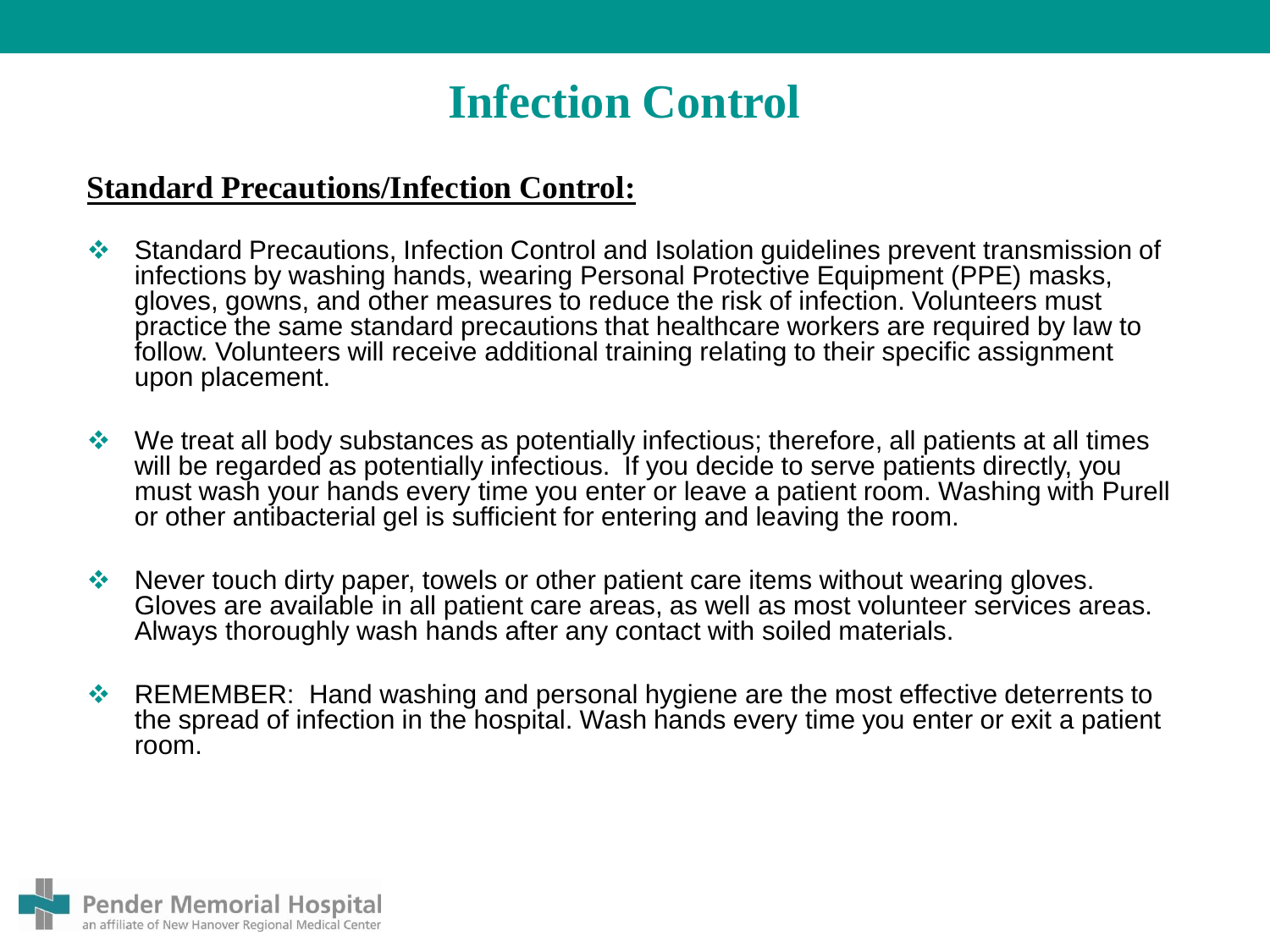### **Infection Control (continued)**

### **Hand Washing Basics:**

- $\cdot$  Wash hands with liquid soap not bar soap. Waterless soap (such as Purell) is an acceptable alternative and Purell dispensers are found throughout the hospital.
- $\cdot$  Wash for 15 seconds, rubbing well.
- ◆ Pay special attention to creases, between fingers, rings, and fingernails.
- $\triangleleft$  Rinse well, keeping tips of fingers pointed down.
- $\div$  Dry with a paper towel.
- ❖ Use same towel to open door.
- ◆ Wash before and after patient care, before and after eating, after handling specimens, after coughing or sneezing, after bathroom visits, and before and after handling equipment or soiled linens.

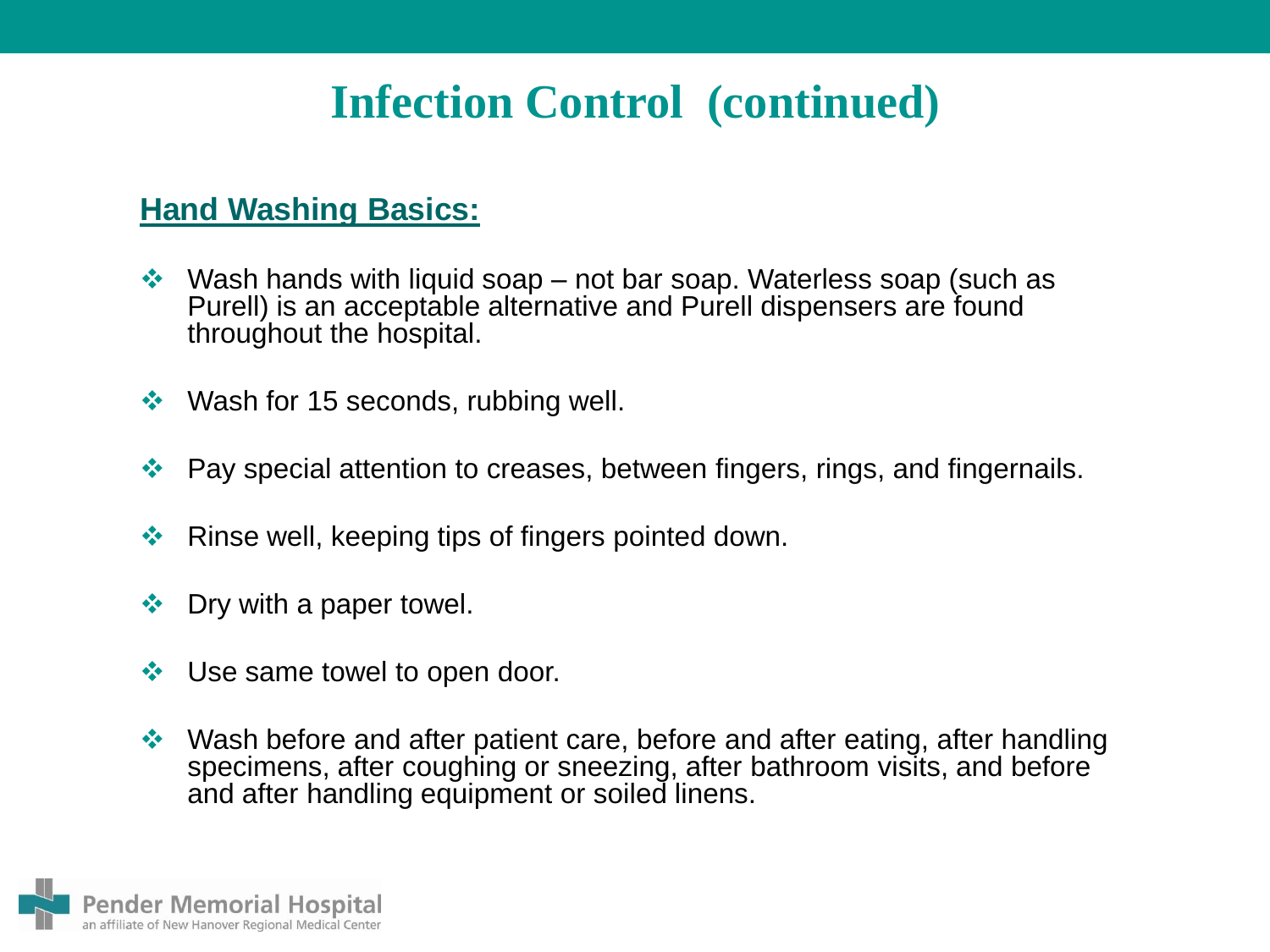# **Infection Control (cont'd)**

### **Isolation**

- Patients are isolated for various reasons. A volunteer should NOT enter a room marked "ISOLATION" or "Contact Precautions" unless specifically trained to do so**.**
- Always check with the nursing station if called on an errand for an isolation patient or for e-mail, mail, or flower delivery. Isolation is used not only to protect visitors from disease but also to protect the patient from visitors' germs. In these instances, ask hospital staff at the nurse's station to deliver the flowers or mail for you.
- **If you enter an isolation room by mistake, notify the charge nurse and your Volunteer Coordinator.**

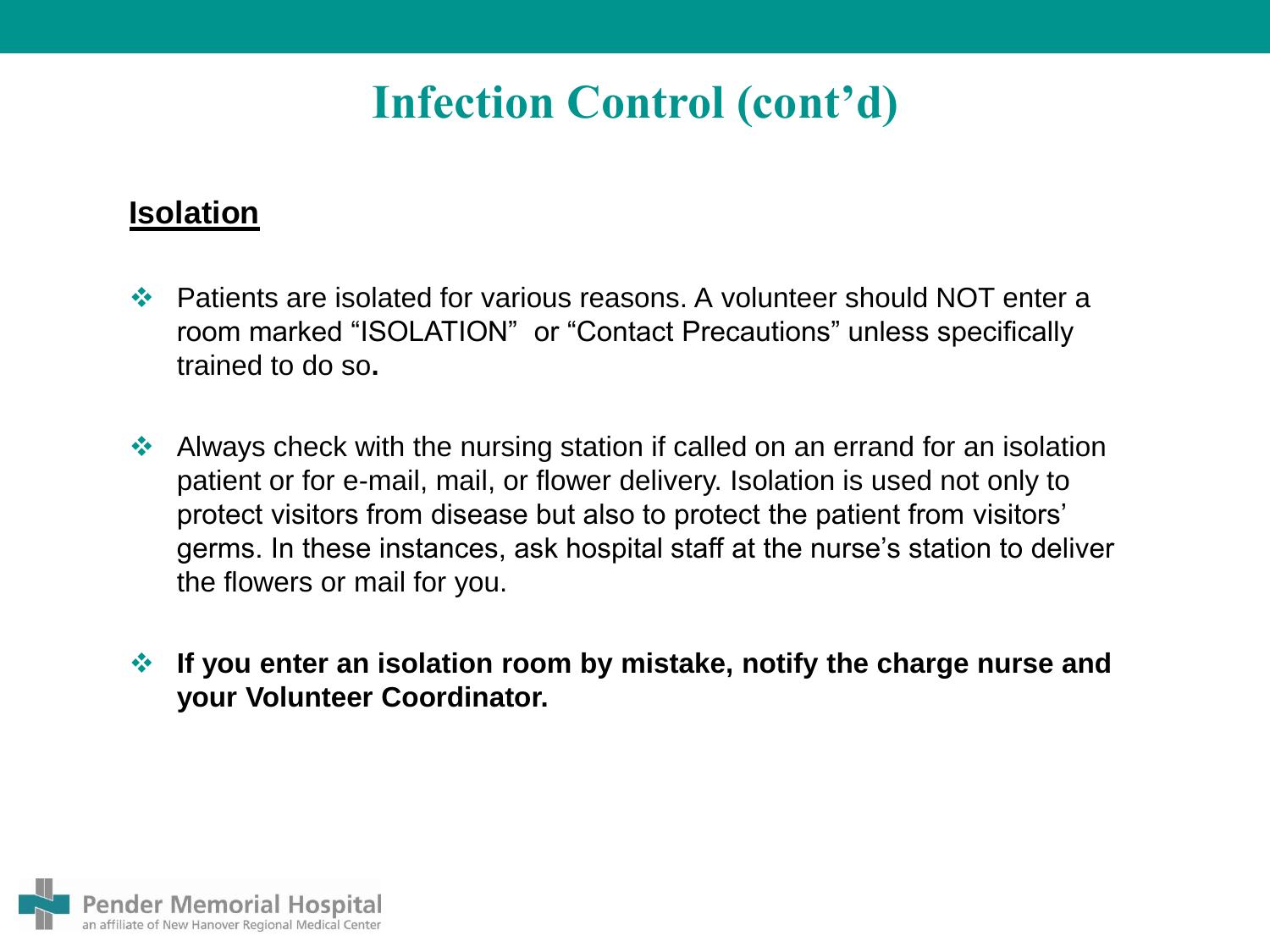### **Wheelchair Etiquette**

- All volunteers should be aware of the proper technique for using wheelchairs.
- PMH uses two types of Wheelchairs:
	- Staxi Chairs have the brake incorporated into the top bar of the wheelchair
	- Traditional wheelchairs require that the brakes be applied at the wheel on each side of the chair
- Any volunteer who will be transporting patients will be shown how to use each wheelchair as part of orientation.
- Volunteers transport patients who are not in obvious distress, who are able to get into and out of the wheelchair with minimal assistance, and who are not too heavy to be transported safely (250 lb. limit).
- $\cdot$  If a patient requires lifting or physical exertion to get in our out of the wheelchair, volunteers are expected to request assistnace from a staff member.

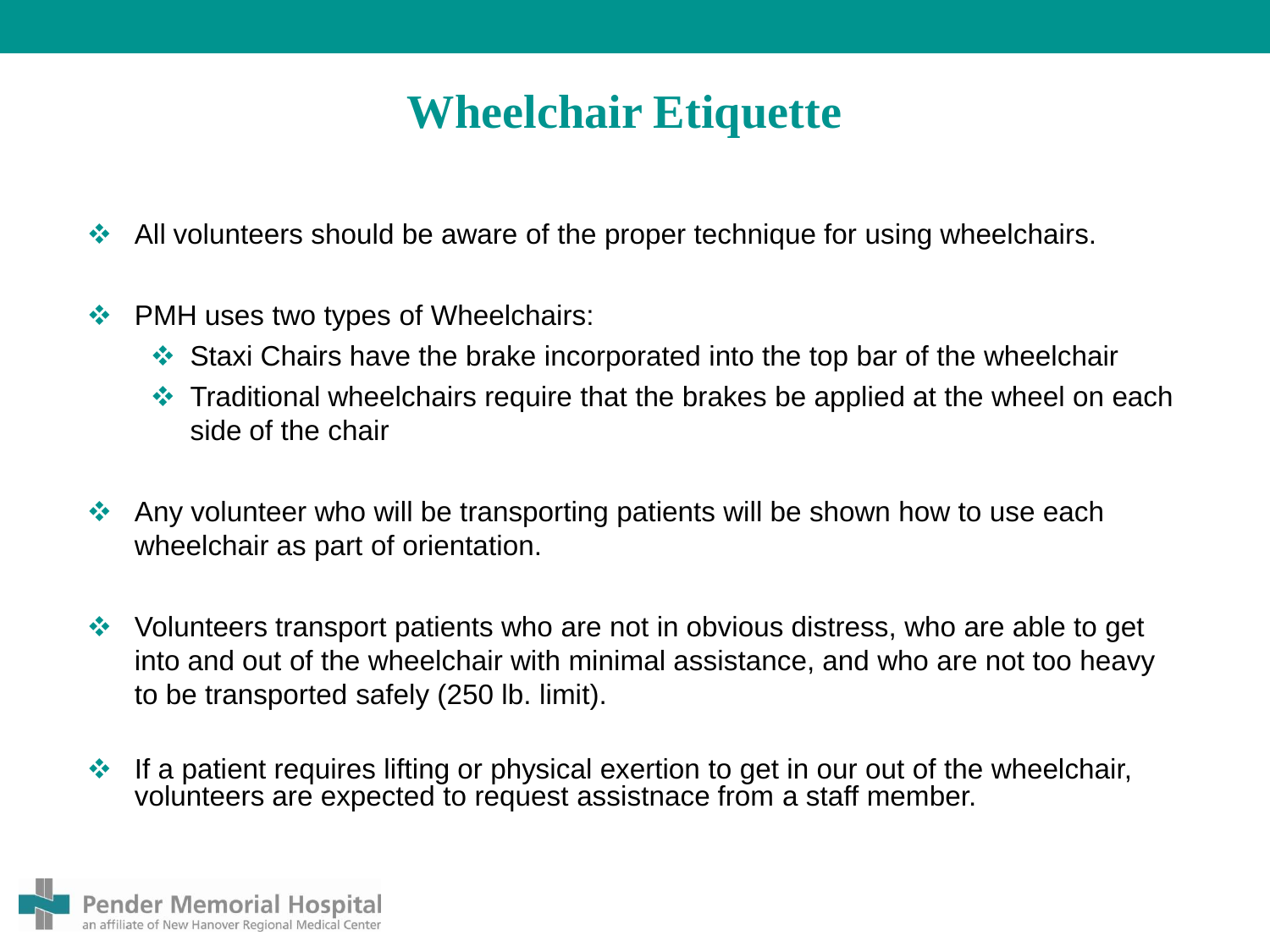### **Wheelchair Etiquette (continued)**

- Never leave a patient unattended.
- Never lift a patient or visitor into a chair.
- Never attempt to move a patient from a vehicle.
- Smile, maintain good posture and a pleasing voice.
- Listen carefully to what the patient and/or family members are saying.
- Address the patient by his/her proper title and name. (Mr./Mrs.Smith)
- Be sensitive to noise in patient areas.
- Protect patient's modesty and comfort.
- To immobilize chair, use brakes.
- Back into elevators when possible.
- When properly in chair, put footrests down and put the patients feet on them.
- Remind patient to keep elbows inside chair and hands in lap, especially when going through a door or other opening.
- Travel at a slow steady pace.
- Stay on the right side of hallways.
- When turning corners, use mirrors to check intersecting traffic.
- Report unsafe wheelchairs to a staff person.
- Do not use wheelchairs for unprofessional purposes or horseplay.
- Always wash hands and wipe down the chair after transporting a patient.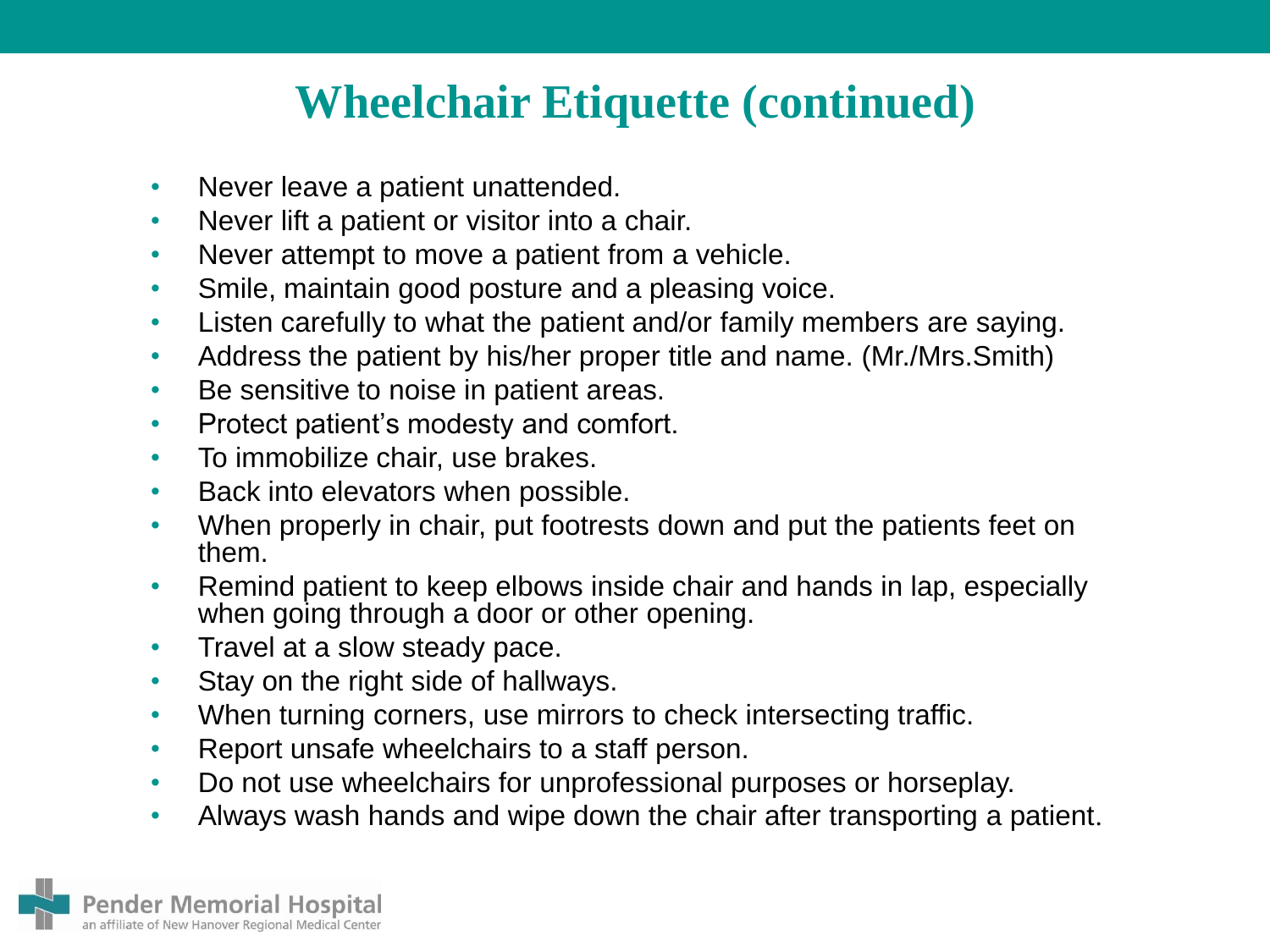## **Ergonomics/Body Mechanics**

- Volunteers should always follow hospital safety rules by applying good body mechanics.
- ◆ Get help when the load is too heavy. Volunteers do not transport patients who weigh more than 250 lb.
- Always grasp items firmly when lifting. Lift using your leg muscles and keep feet shoulder width apart. This will protect your back.
- Carry items close to your center of gravity (close to your body) and never twist.
- Set objects being carried down by using leg muscles. Do not bend over at the waist. Bend with your knees or squat when lifting items.
- Remember, if you need help lifting ask for assistance. **Volunteers should never attempt to lift a patient!**

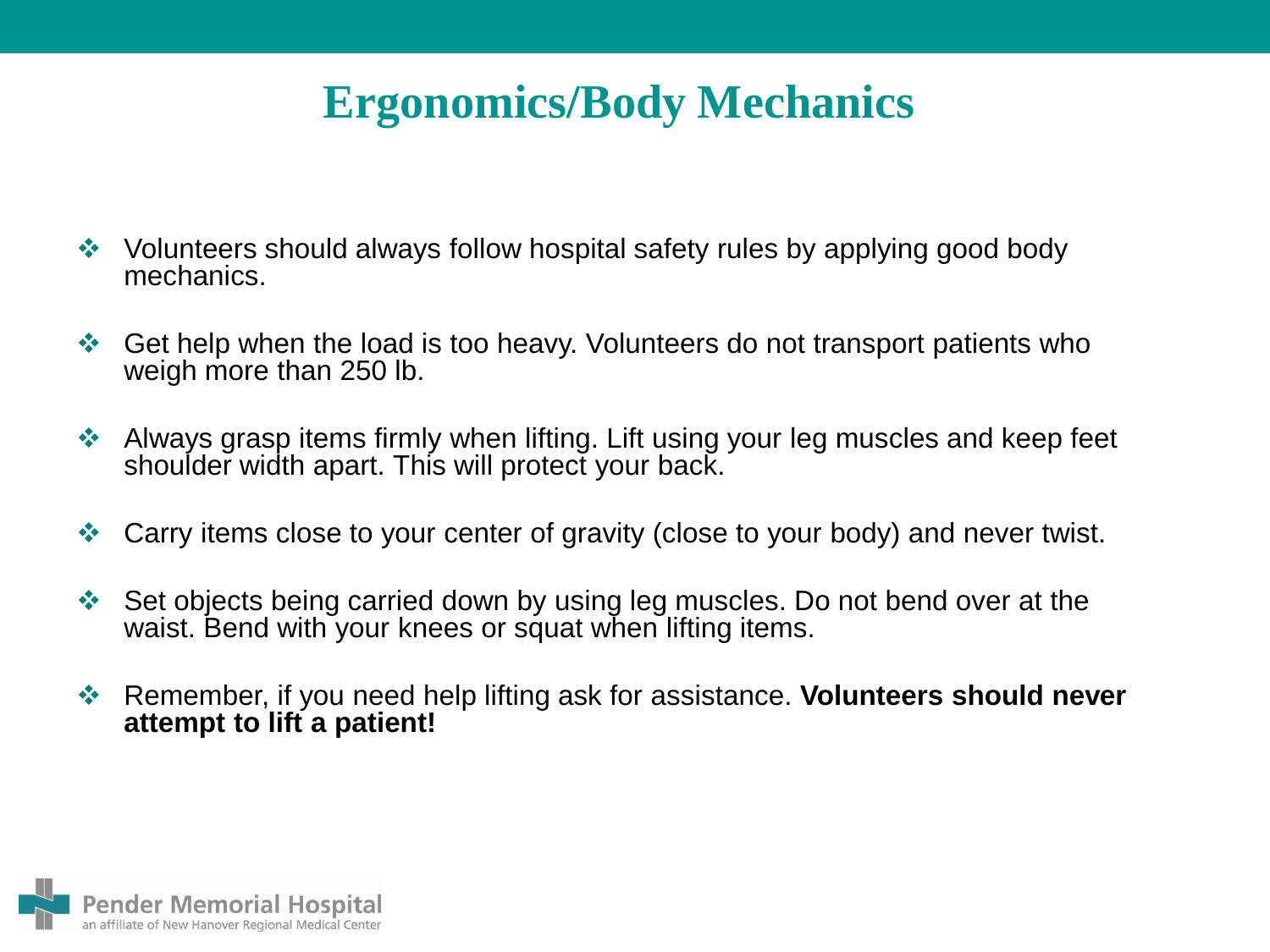### **Volunteer Services Policies & Procedures**

As a volunteer, you become part of the hospital team. You are entitled to some of the benefits as well as subject to the same rules and regulations that govern the hospital staff. The ideal hospital volunteer maintains a well-groomed appearance, along with cheerful and business-like behavior.

In order to protect the rights and safety of volunteers, employees, patients and others, it is necessary that each person adhere to certain rules and regulations to conduct themselves in a professional manner. PMH reserves the right to apply the necessary corrective action upon the violation of rules and regulations. These include a verbal warning, written reprimand, suspension and dismissal. Dismissal may take place without prior warning in the case of a major violation.

Major violations which demand immediate corrective action are: theft, assault and/or battery, gambling, insubordination (which includes refusing to submit to instructions or verbal abuse directed at one's supervisor or department manager), smoking, destruction of property, intoxication, immorality, harassment, weapons on hospital property, discourteous or unethical conduct, willful disregard for safety and/or security regulations, making negative statements that reflect on the PMH physicians, staff members, patients or visitors, horseplay, or loud or boisterous conduct, telephone misuse, breach of confidentiality, misrepresentation, gross negligence or carelessness that might result in property damage or injury, and conviction of a serious crime

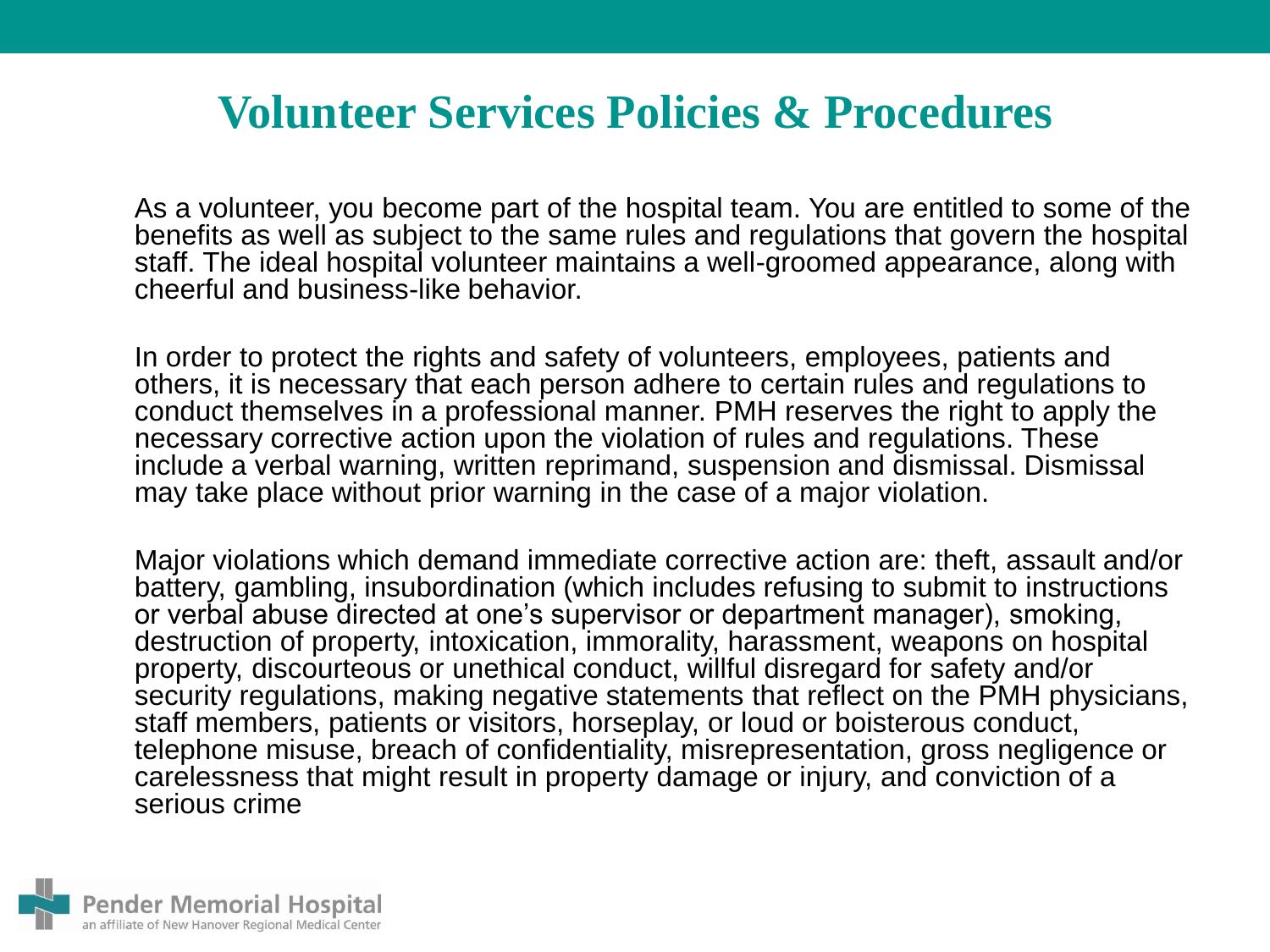#### **ACCIDENTS**

If you are injured or involved in an accident while on duty, report the incident immediately to your coordinator or a staff member, so they can document the incident and if necessary refer you to the emergency room or your physician. The volunteer's primary insurance company must handle medical treatment for personal injury unless it is related to hospital negligence. Junior volunteers must have parental consent before being treated. Report any accident/incident you may be involved in to Volunteer Services regardless of how minor it may appear.

#### **ANNUAL EDUCATION/HEALTH SCREENING**

All volunteers are required to renew their education annually. This may be completed online. You will receive an email prior to your due date each year. If you prefer to complete your education with paper and pencil, notify your coordinator.

#### **BADGES**

A volunteer ID badge will be provided through the Department of Special Police. Badges must be worn at all times while volunteering, above the waist with picture showing. If lost, replacement will be at your expense. Never wear your volunteer badge to the hospital, unless you are actively volunteering. Upon exit from PMH's Volunteer Program, your badge must be returned to your coordinator. If you forget your badge when you come to the hospital, please tell your coordinator so a temporary badge can be provided.

#### **ATTENDANCE**

Volunteers are expected to report for duty as scheduled in order to provide uninterrupted service to patients, personnel and visitors. Please be in place as scheduled. If unable to volunteer due to sickness, vacation or a sudden incident, please call your coordinator.

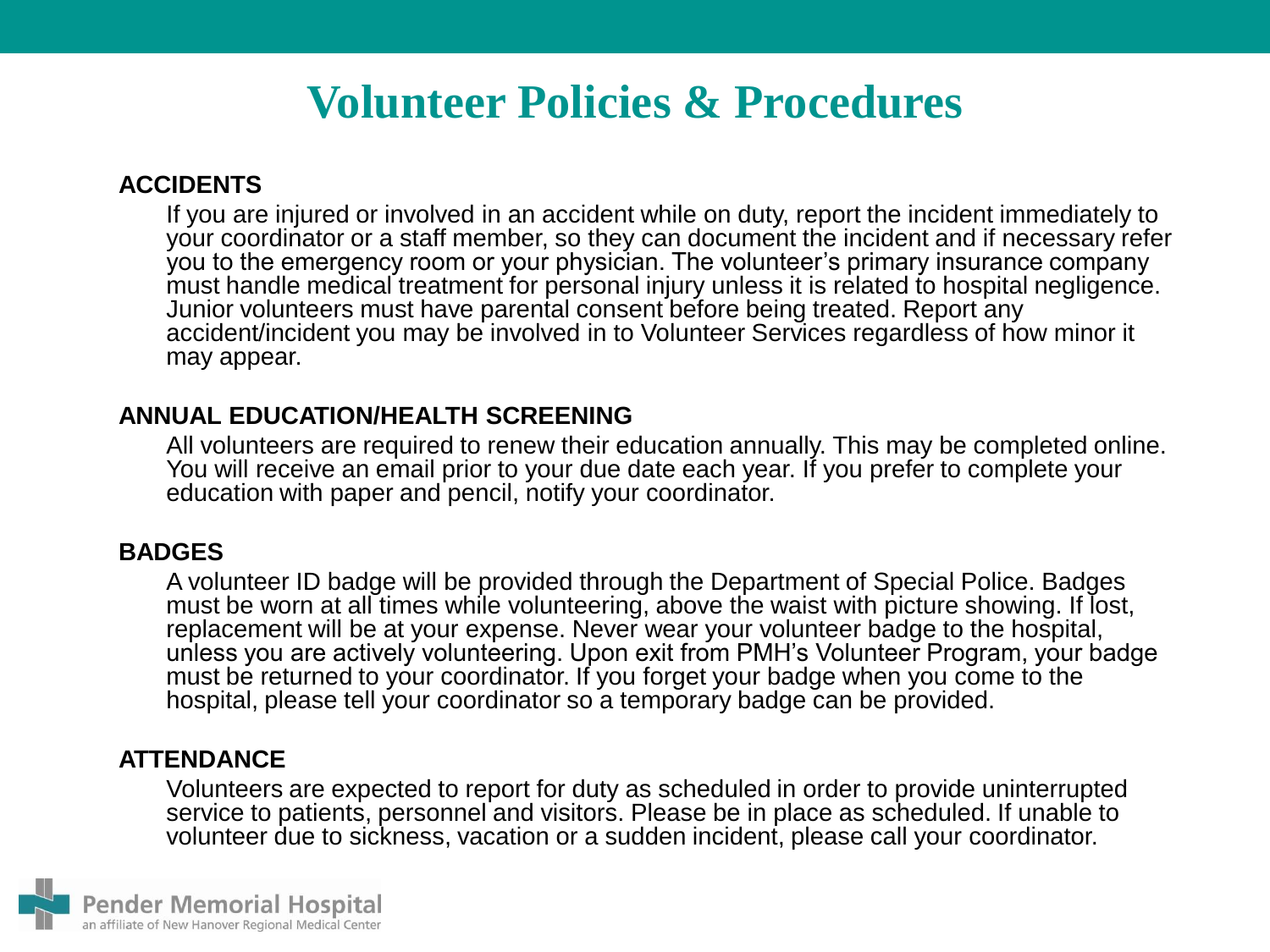#### **BREAKS**

As a volunteer, you are entitled to the same break and lunch times as employees: a 15-minute break if working a four-hour shift and a 30-minute lunch break when you are here for an eighthour day.

#### **CONFIDENTIALITY**

Volunteers never divulge information of any kind about a patient's treatment to anyone outside the hospital and should not discuss their personal problems with doctors or nurses. A confidentiality statement must be signed by each volunteer annually (see HIPAA information below)

#### **CONDUCT AND PROFESSIONALISM: CUSTOMER SERVICE**

We ask that our volunteers be loyal to the hospital they serve. As a volunteer you represent PMH to Burgaw and surrounding communities. Be an "Ambassador of Good Will" whenever possible. Be familiar with and agreeable to the goals and visions of the hospital. It is the responsibility of every employee and volunteer to avoid adverse criticism of PMH, its staff, or patients while working or visiting. Those unwilling to follow this policy, after just consideration, may lose their volunteer status. Please remember to always be cheerful, courteous, efficient, understanding, compassionate, and professional in your conduct.

#### **FLU SHOTS**

All staff and volunteers of NHRMC are required to receive a flu shot unless you have documented medical or religious reason for deferring the shot. If a volunteer chooses to refuse the flu shot, he or she cannot volunteer during flu season. Flu shots may be declined with a medical or religious exception. Volunteers who decline flu shot for medical or religious reasons will be required to wear a mask in patient care areas during flu outbreaks.

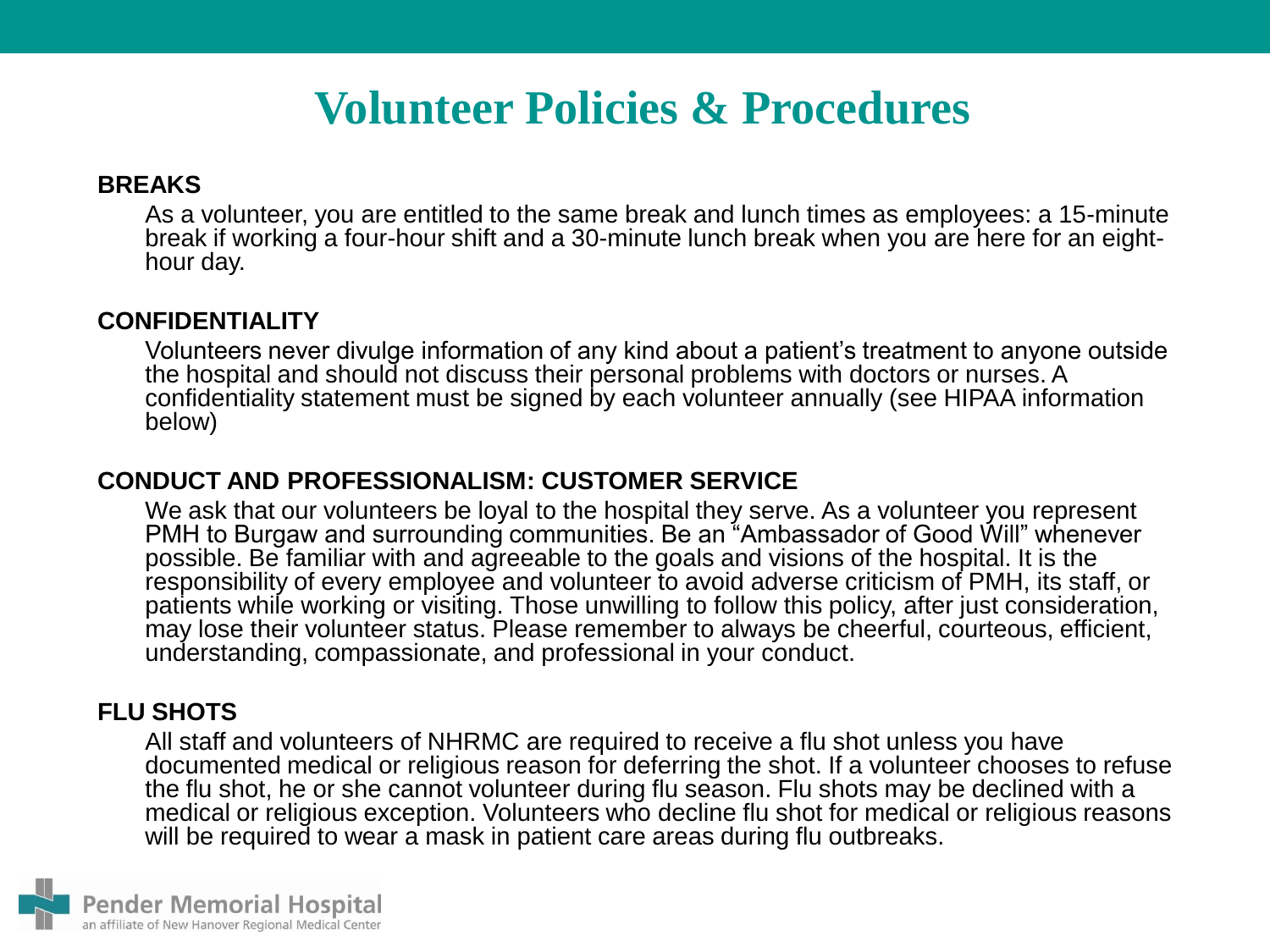#### **GRATUITIES AND GIFTS**

Volunteers do not solicit or accept gifts, gratuities, tips or services from patients, visitors, or vendors. Donations should be directed to the NHRMC Foundation with a designation for the Volunteer Program.

#### **GRIEVANCES**

All Volunteers are to receive fair and equitable treatment and to be provided a means of appeal and review of problems related to their volunteer positions. Volunteers are encouraged to resolve disputes informally. If a volunteer has a grievance, it will be heard according to hospital policy by the area coordinator, manager, director and VP in that order.

#### **HARASSMENT**

All employees and volunteers have the right to work in an environment free of discrimination. This includes freedom from harassment based on sex, age, race, national origin, religion, sexual orientation or membership in any protected group. PMH prohibits harassment of any form by supervisors, co-workers (including volunteers), patients, medical staff members, or visitors. If you believe that you have been the subject of harassment, report the alleged act immediately to the volunteer coordinator. Likewise, any volunteer found, after appropriate investigation, to have engaged in harassment will be subject to disciplinary action, up to and including dismissal.

#### **HOLIDAYS**

The following holidays are observed by PMH: Thanksgiving Day, Christmas Day, New Year's Day, Good Friday, Memorial Day, Independence Day, and Labor Day. Volunteer Services is closed on these holidays. If you choose to volunteer on a holiday, you will receive double hour credit.

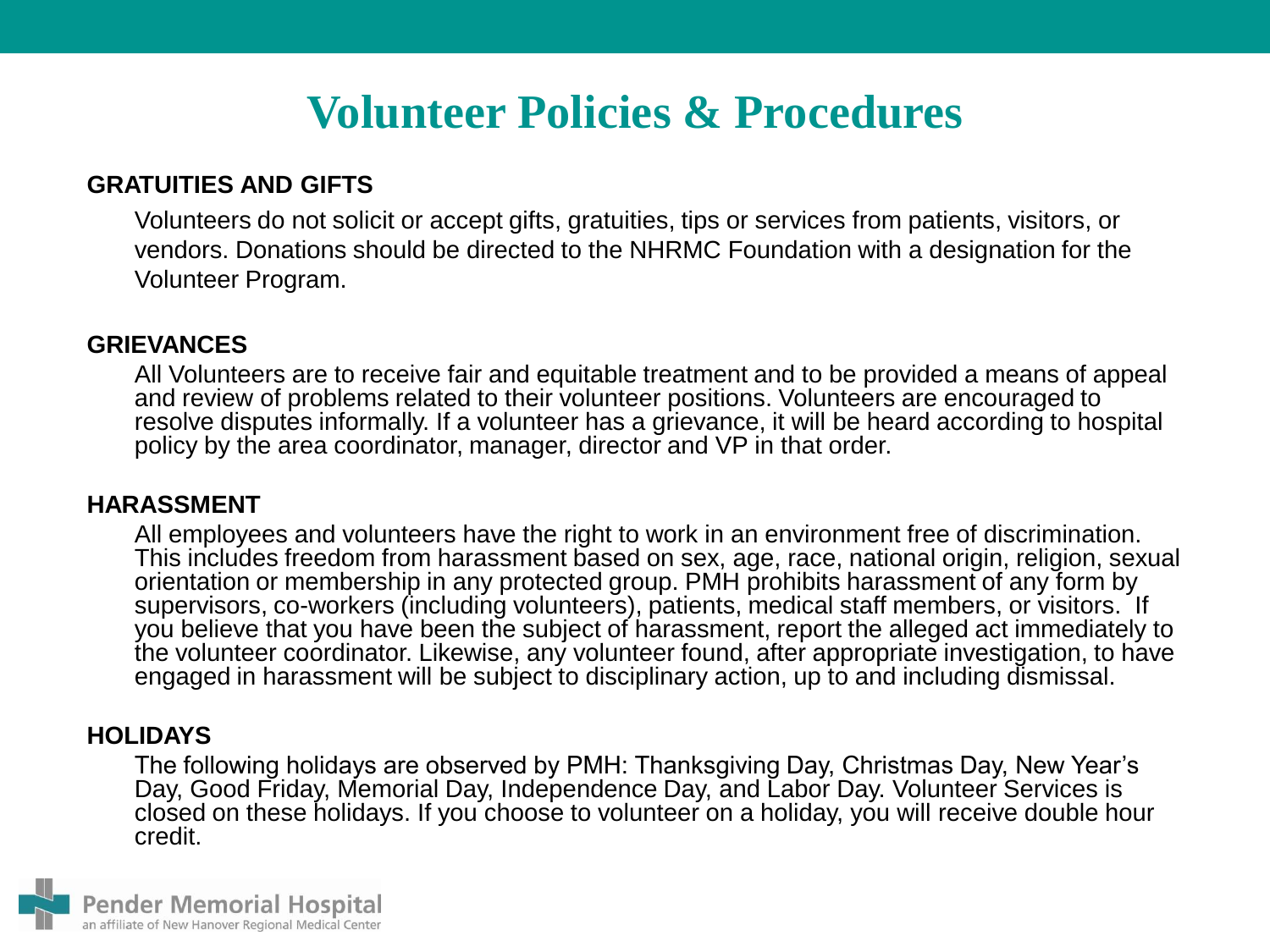#### **ILLNESS/MEDICATIONS**

If you are taking any type of medication that alters your behavior, or if you are experiencing clinical symptoms of illness, or if for any reason your ability to function normally is affected, please DO NOT plan to work. Notify your Coordinator.

#### **INCLEMENT WEATHER**

Inclement weather events: snow, ice or other weather related conditions occasionally prevent or delay your arrival to the hospital. You are encouraged to exercise discretion in evaluating the appropriateness of travel in inclement weather.

#### **INCIDENT REPORT**

An incident is any unusual occurrence not consistent with the routine operation of the hospital. All incidents, regardless of their severity, are important and must be reported to the volunteer coordinator.

#### **LEAVE OF ABSENCE**

Volunteers requesting a leave of absence must contact their coordinator. If possible, state the length of your absence. Realize that we cannot promise to keep your position open beyond 3 months. After a leave more than 3 months in duration, we will be happy to find a placement for you, but it may not be your previous schedule or position.

*Following a medical leave of absence, the volunteer must have a doctor's permission to return to work.*

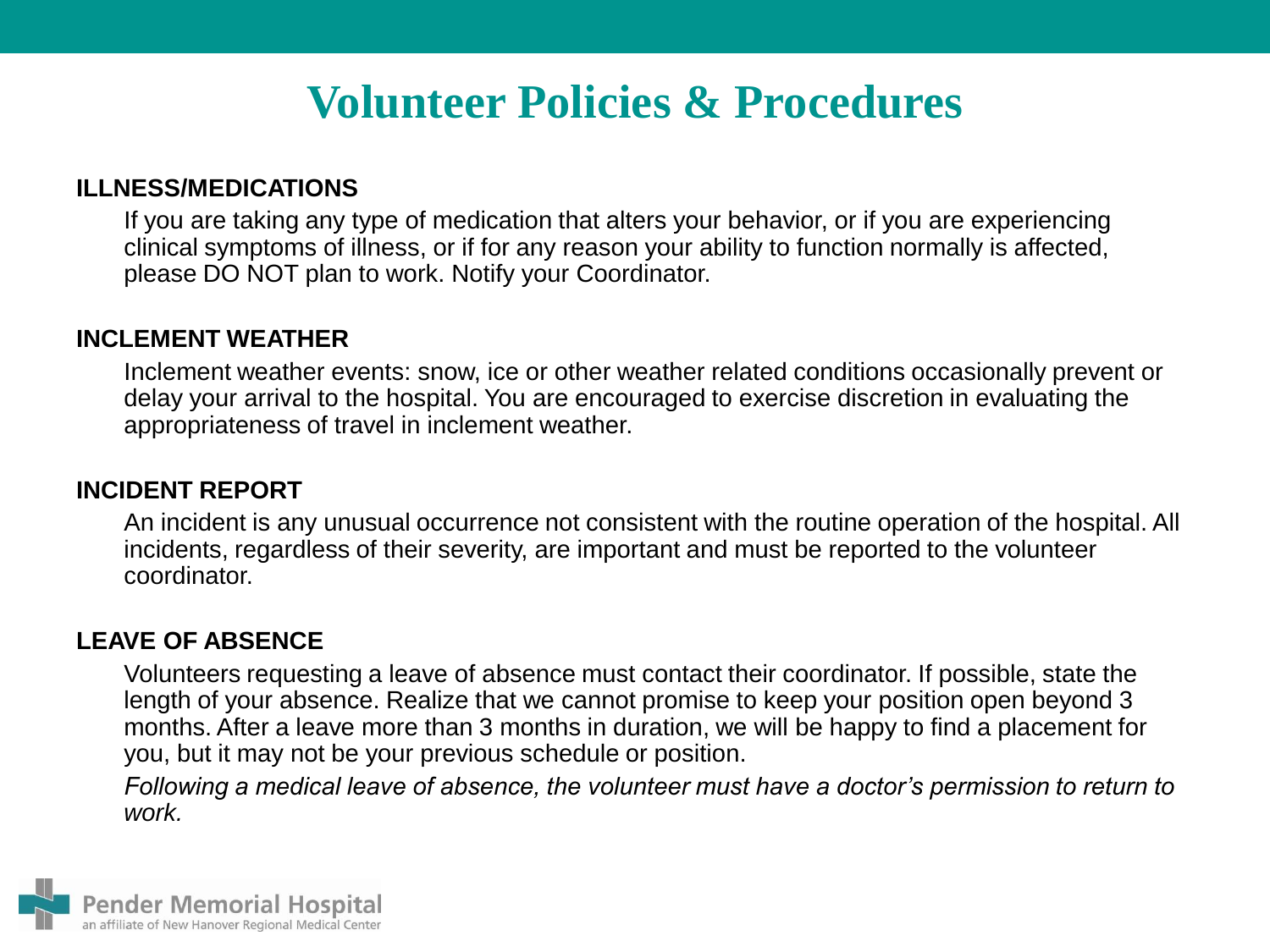#### **LIABILITIES**

NHRMC provides liability insurance for the volunteer while on duty.

#### **PERSONAL BELONGINGS**

The hospital cannot assume responsibility for items lost or stolen. Refrain from bringing personal valuables (cameras, large amounts of cash, etc.) while volunteering. Leave valuables at home or locked in your car.

#### **PERSONAL TELEPHONE CALLS**

We request that you handle personal business (visiting a patient, making phone calls, etc.) before or after you clock in or out. Limit personal calls to those that are necessary and make them as brief as possible.

#### **RESIGNATION/EXIT INTERVIEW**

Any volunteer wishing to resign is expected to give oral or written notice two weeks prior to leaving. An exit interview will be scheduled by your Volunteer Coordinator. Your ID badge will be handed in at this time.

#### **RESPONSIBILITIES**

Volunteering is a commitment. Since schedules are planned to meet the needs of specific areas, you are depended on for the time to which you agreed. There will, of course, be times when you must be absent. If you are unable to find a substitute or someone to swap times with you, please notify your staff contact. It is helpful if you can give two weeks advance notice. In emergencies, please call your staff contact. Substitute volunteers who agree to work at a specific time assume the same responsibilities as the regular worker.

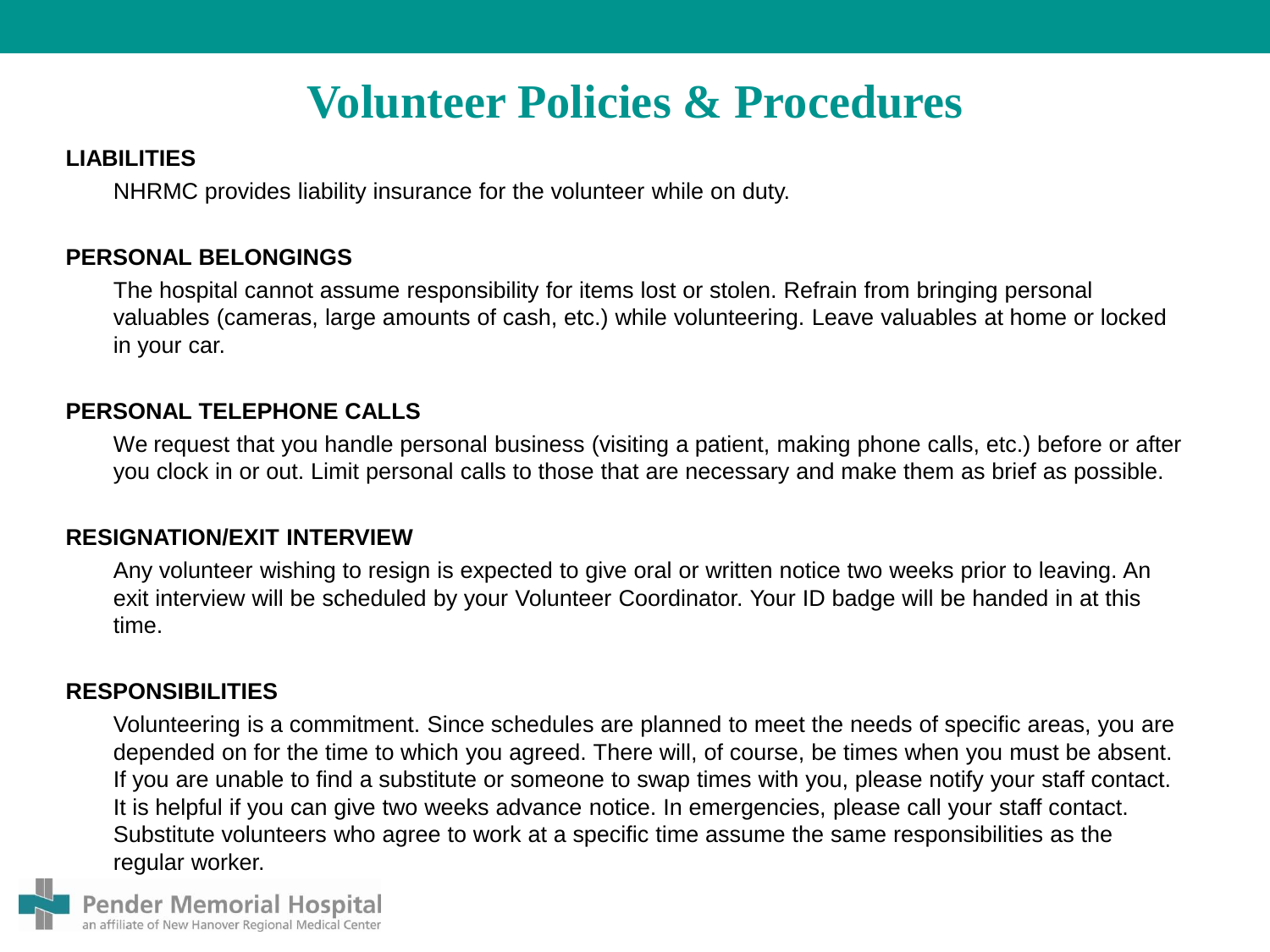#### **SIGN-IN & SIGN-OUT**

For liability coverage, we must know when you arrive and when you leave the campus. Remember to clock in and out using the PIN number assigned. Keeping track of your time is necessary for hospital statistics and in awarding pins for hours served. If you forget to sing out, you will automatically be given 4 hours for that shift. It is not necessary to return to campus or call a coordinator to sign you out.

#### **SMOKING POLICY**

PMH is a smoke-free and vape-free campus. Smoking, chewing tobacco or the use of eCigarettes is not tolerated on any campuses of NHRMC, in the parking lots, in cars, etc. Smokers must go off campus to do so.

#### **SOLICITATION**

Solicitation of any kind is against PMH policies.

#### **SPIRITUAL CARE**

Chaplains are available 24 hours a day, seven days a week and are available to spend time with patients, family members and staff members. Chaplains are on a on-call/as-needed basis. Our nursing units have the list of volunteer Chaplains. The Chapel is open 24/7 for prayer, meditation or moments of silence.

#### **TAX DEDUCTIONS**

Mileage accrued in driving to and from your volunteer assignment is tax deductible. The cost of your volunteer uniform is also deductible.

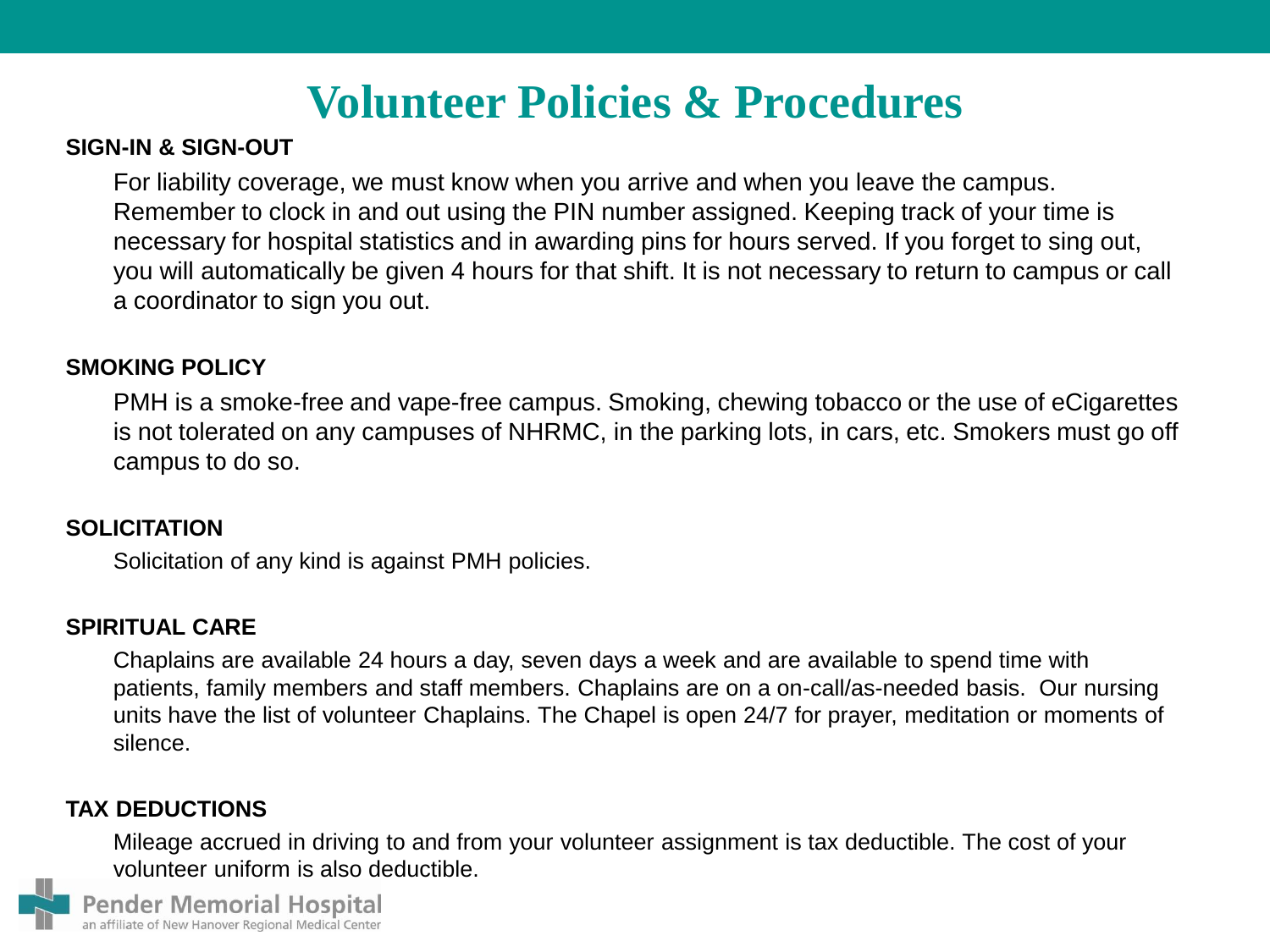#### **DRESS CODE – Please be familiar with this entire policy.**

- Volunteers should always maintain a professional appearance. Volunteers are often the first impression of the hospital for visitors. A volunteer uniform is to be worn while on duty.
- Uniforms must be clean and well pressed. You are identified, as are all who work in a hospital, by your uniform and your badge.The dress code listed below will allow you to be safe and comfortable while volunteering.
- For your safety, wear closed-toe shoes. White or tan tennis shoes or comfortable walking shoes with rubber soles and low heels are recommended.
- ◆ Wear white, khaki or black pants with teal uniform shirt or jacket. White, khaki or black dress chino capris are allowed during the summer months only.
- $\triangleleft$  Wear ID badge while on duty.
- **◆ Perfume/cologne may not be worn while volunteering.**
- Hats may not be worn, unless you volunteer out of doors.
- ❖ Jewelry should be limited.
- $\triangleq$  No denim, no shorts, or leather apparel may be worn.
- $\triangleleft$  Personal cleanliness is imperative.
- Hair/nails should be neatly groomed at a moderate length and clean.
- $\bullet\bullet\quad$  No abbreviated apparel should be worn.
- ◆ Do not wear any type of campaign/cause pin, badge, etc.

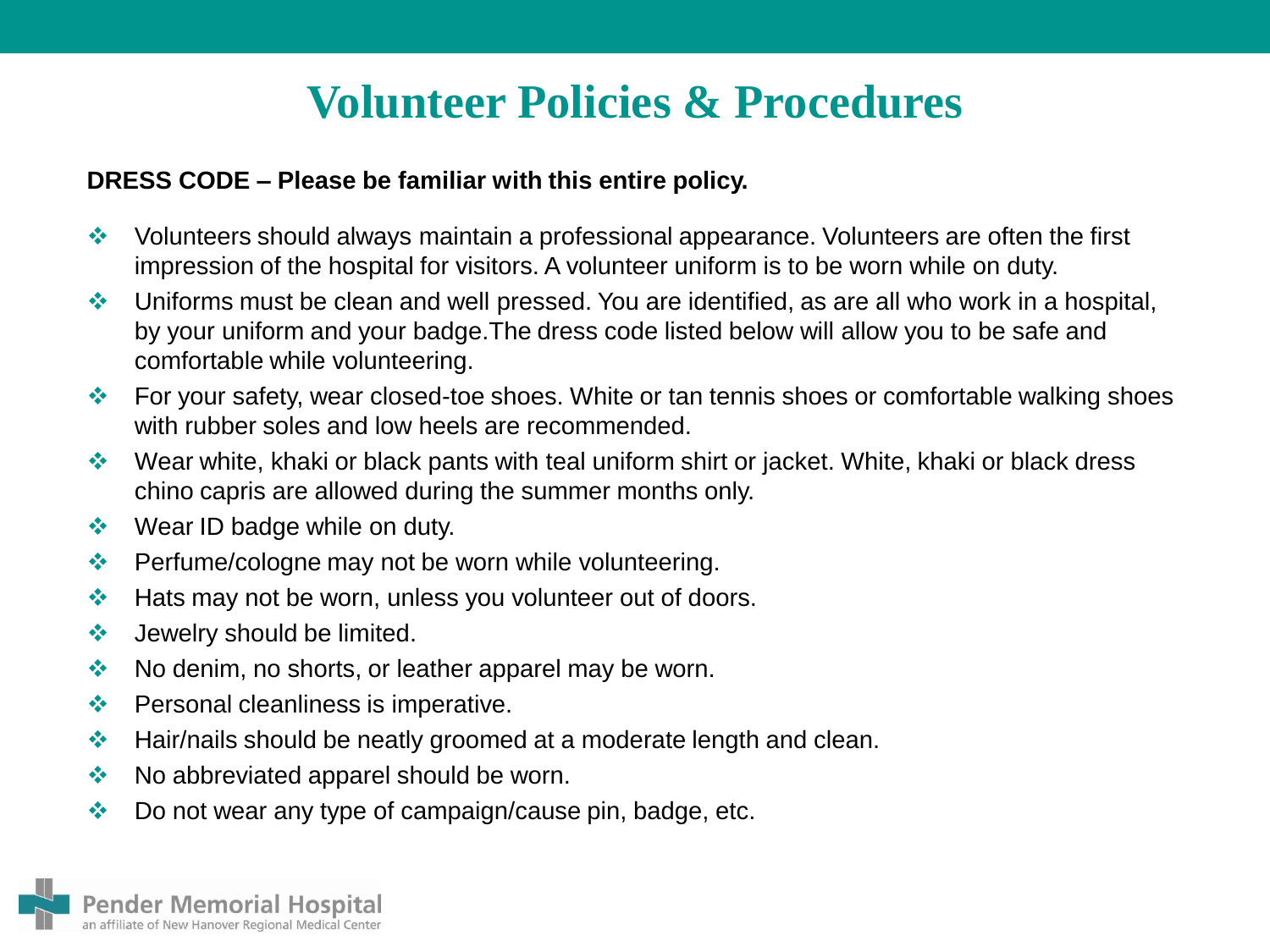### **General DOs & DON'Ts**

- **DO** familiarize yourself with the hospital so that you can give good directions. If you do not know how to find a department or other area, find out for future reference.
- **DO** arrive for work on time. Be considerate by arriving five or ten minutes early for orderly transition.
- **DO** obtain your own substitute if you are unable to work. If you need help, notify your volunteer coordinator. Do not make changes in the schedule without consulting your coordinator.

**DO** knock before entering a closed or partially closed door.

**ALWAYS** wait for doctor or nurse to finish talking to patient before entering the room.

**DO** perform any reasonable duties requested by hospital staff member.

**DO** ask questions when you are not sure about something.

- **DO NOT** take responsibility you have NOT been authorized to assume.
- **DO NOT** give a patient anything to eat or drink without checking with the nurse.
- **DO NOT** enter the room of a patient in ISOLATION, unless trained to do so.
- **DO NOT** divulge patient health information (PHI) obtained while on duty.
- **DO NOT** eat, drink, or do crafts while on duty. You may excuse yourself to the volunteer breakroom for any snack or drink while on duty.
- **DO NOT** discuss your personal problems with doctors or nurses.
- **DO NOT** leave your desk unattended. If you MUST leave, call staff for help.

**DO NOT** offer personal medical advice.

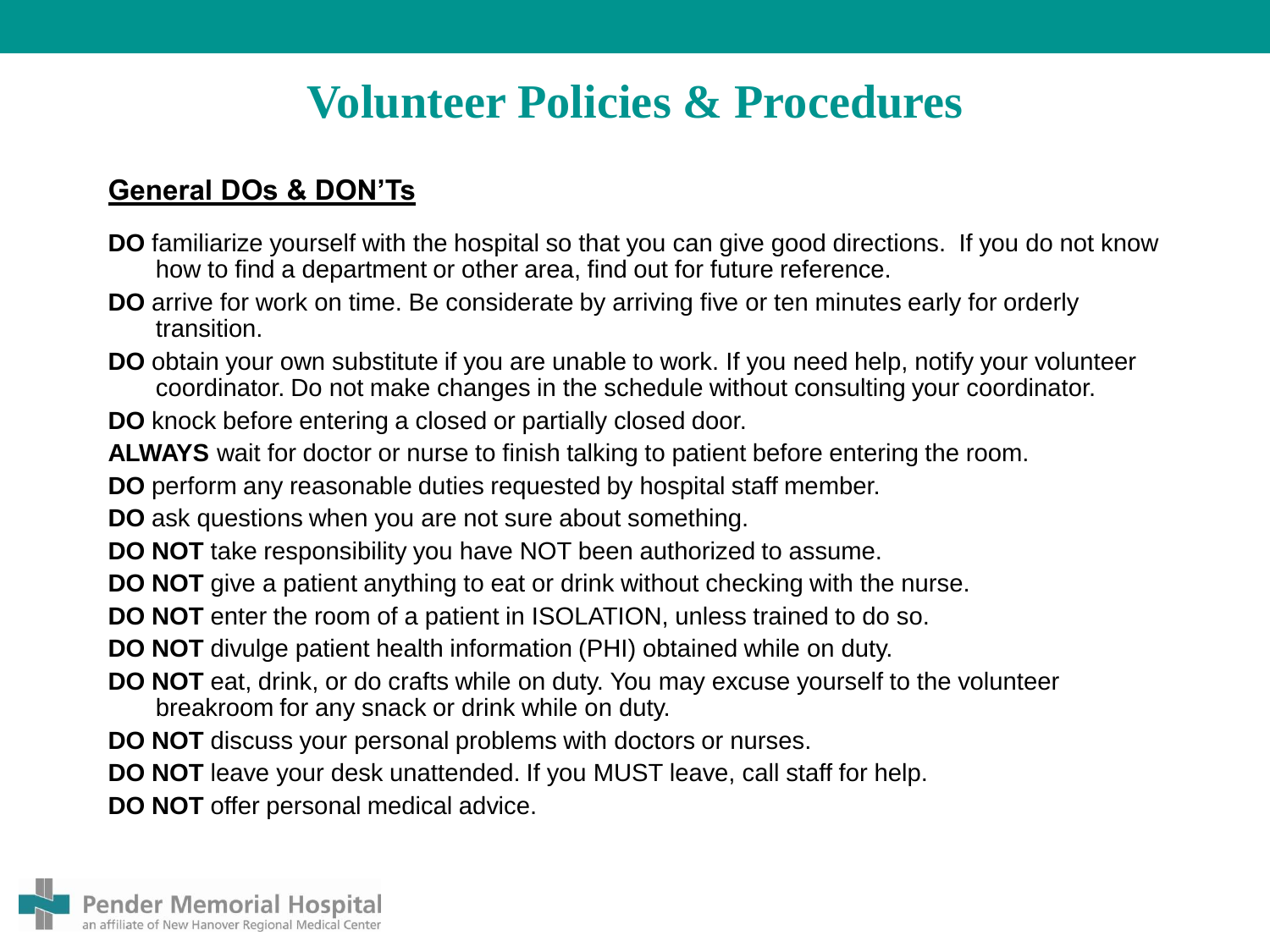### **Volunteer Benefits**

Pender Memorial Hospital acknowledges the generous work of the volunteer team in many ways. Following is a list of the benefits offered to members:

- **♦ Coverage of liability insurance while on duty.**
- $\bullet$  One free meal per day up to \$5.00 in the cafeteria.
- ◆ Discounts at the Gift Depot.
- ❖ Employment references.
- **EREE TB/PPD screenings and FREE Flu shots.**
- ❖ Invitations to special hospital-wide events for employees & volunteers.
- $\div$  Library and information resources.
- **❖ Recognition/Award pins.**
- $\triangleleft$  Tax deductions (mileage, uniform).

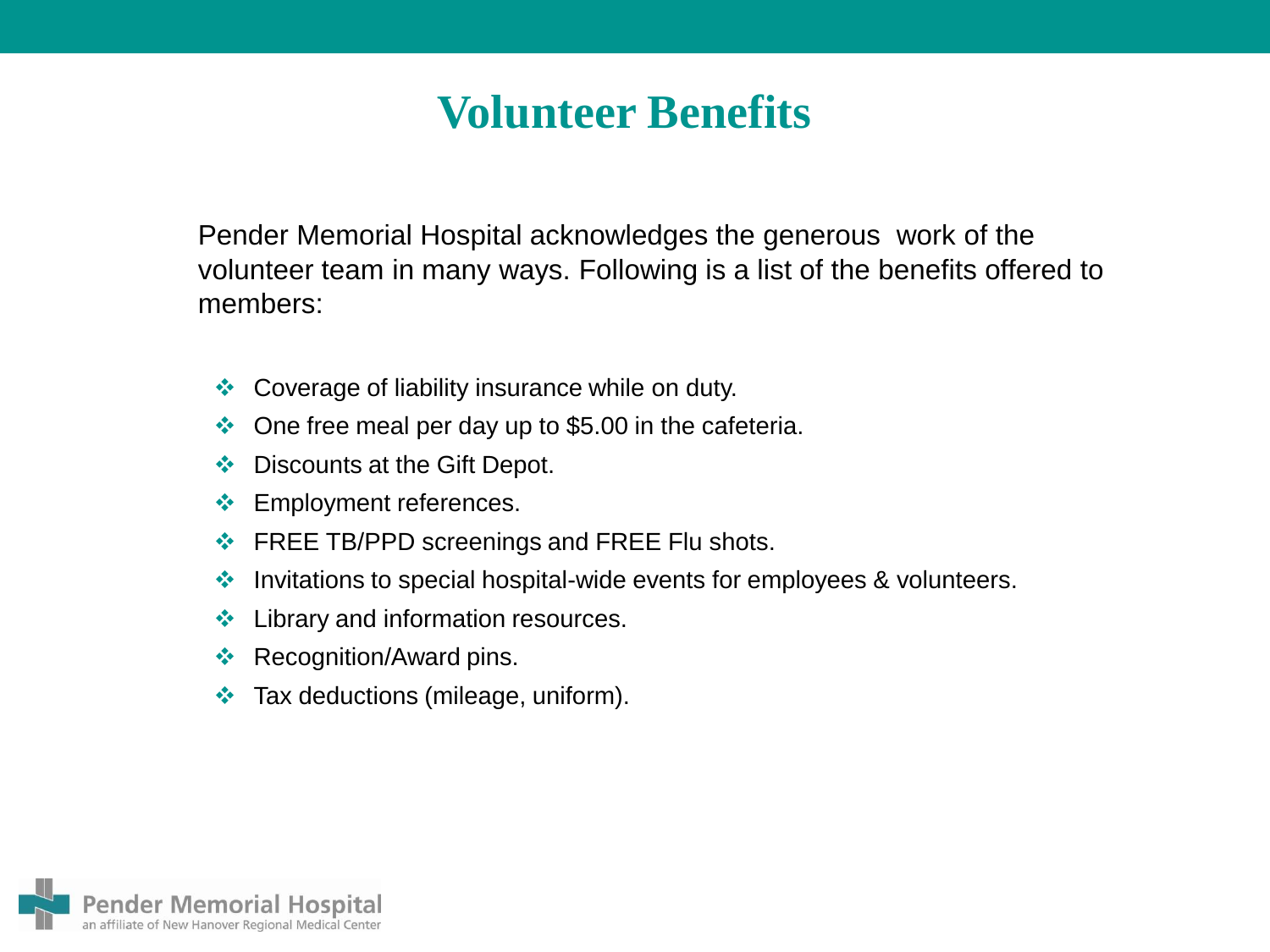# **Annual Requirements**

- ◆ Volunteers cannot begin their assignment until all documentation is complete.
- ❖ Volunteers are required to complete the following annually:
	- ◆ Annual Education Review & Competency assessment, including Safety, Confidentiality and HIPAA training.
	- ◆ TB/PPD Screening or other Employee Health Screening, depending on service area.
	- ❖ Flu shot